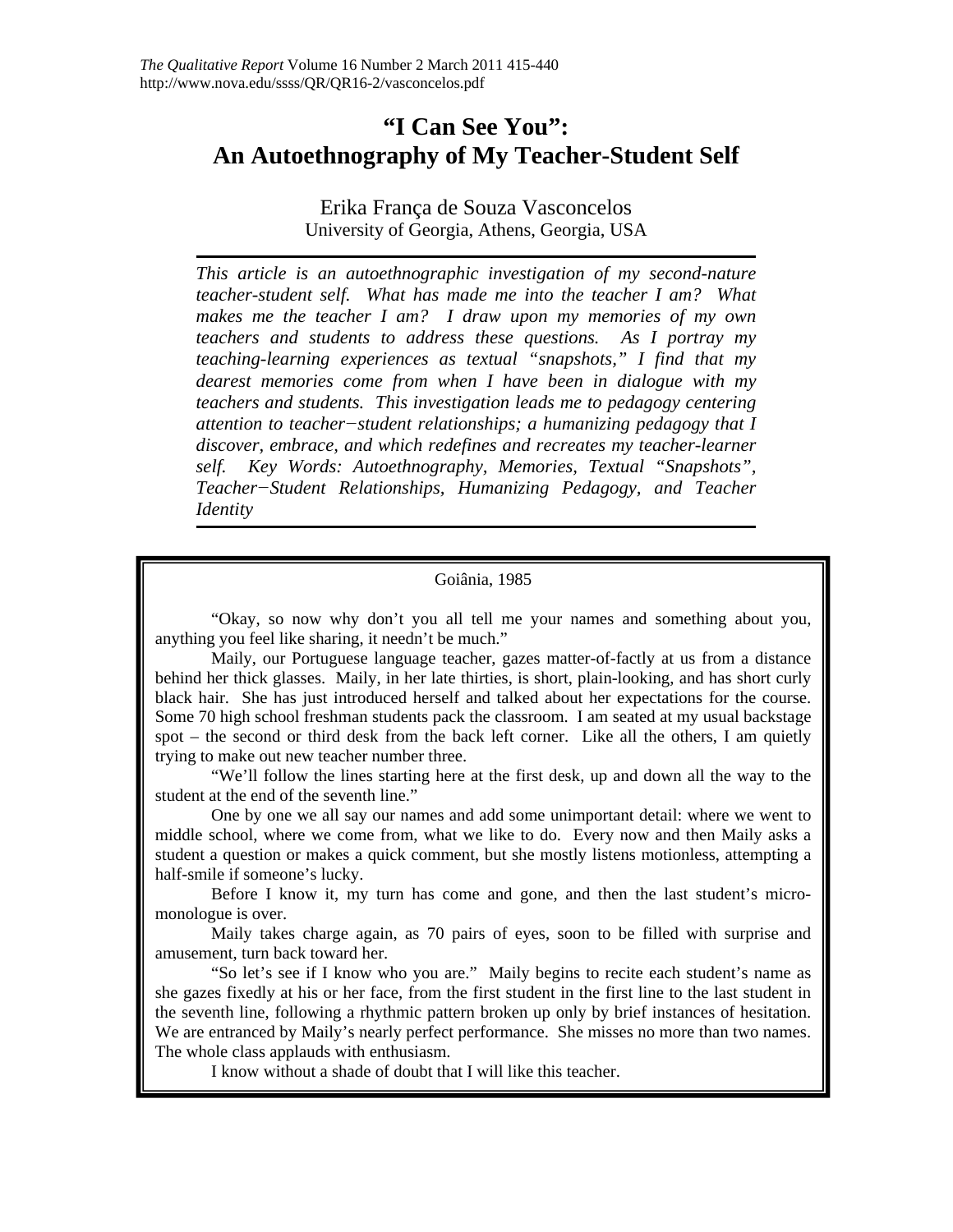# *"I can see you"*

Maily<sup>1</sup> (pronounced "Mylee") was my Portuguese language teacher during my high school years in Goiás, Brazil. She was one of several unforgettable educators of various personalities and teaching styles who have influenced my life. From the start Maily was totally focused on her students and on the subject matter. As big as our class was, Maily always conveyed the impression that at any point in time she knew exactly where each of us stood academically—and she did so very elegantly, very smoothly, very effortlessly, it seemed. I respected her. I liked her. Maily called all 70 of us by name, and I knew she saw all and each of us.

Two and a half decades later, the memories most clearly imprinted in my mind relate to experiences in the classroom, both with teachers and students I have had over the years. Of all the professional roles I have taken on in the past 20 years (teacher, supervisor, translator, editor, information analyst, and researcher), teaching has accompanied me from the start and brings me the highest pleasure. It is the role I identify with the most, personally and professionally speaking. Another lifelong enjoyable role for me has been that of a student. It has become so recurrent for me to concurrently take and teach classes that I have come to see teaching and learning as two sides of the same coin. The teacher I am is impacted by the student I was—and still am today in a doctoral program in Language and Literacy Education at the University of Georgia. The teacher draws upon the student, whose memories of her own teachers now inform the teacher, in a recurrent, never-ending circle.

Because teaching and learning intrinsically define who I am and who I have become, I felt compelled to embark on this autoethnographic journey to investigate my second-nature teacher-learner self. A number of interconnected questions have drawn me to this investigation: *What makes me the teacher I am?* What are my nonnegotiable beliefs about what makes a "good teacher" and "good teaching"? *What has made me into the teacher I am?* How are those beliefs informed by memories of people and experiences that have influenced me? And what is the place of memory in teacher research?

My goal in writing my story is to add my own nuanced perspective on interpreting the world of teaching and learning by taking a road that leads to one of possible multiple destinations in educational research (Eisner, 2008, p. 22). I tell a story that expands a circle of communication and "advances human understanding" (Eisner, 1997, p. 5). With "epistemological humility" (Barone, 2008, p. 38), I do not suggest absolute answers. Rather, I speak and write in tentative tones so as to involve the audience in historymaking dialogue, or what Barone has called *conspiratorial conversations* (2001, p. 150; 2008, p. 39). Barone used *conspiratorial* to suggest a communion of agents engaged in exploratory discussions about possible and desirable worlds. The community or audience I have in mind is "one that longs for fresh language and imagery to describe the

 $\overline{a}$ 

<sup>&</sup>lt;sup>1</sup> In all of my snapshots but two, the characters' names are the real names of the teachers and students I interacted with. These people have consented to the use of their real names in this article. The two exceptions in which real names are not used occur in the fifth and eighth snapshots, respectively titled "Taguatinga, 1993" (p. 424) and "Athens, 2006" (p. 429). In those scenes, pseudonyms designate the students and the two professors portrayed.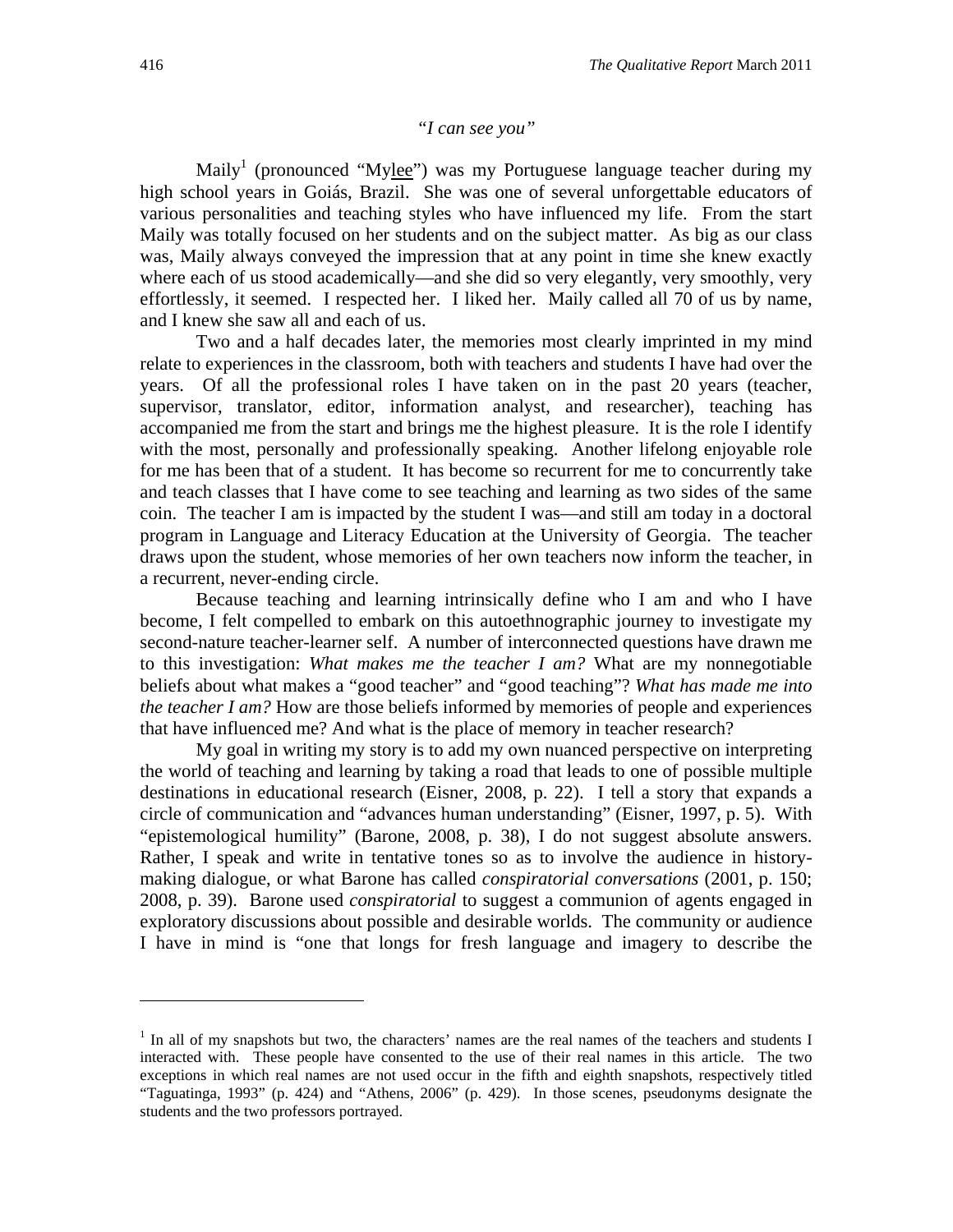indescribable emotional and intellectual experiences in and beyond language-education contexts" (Cahnmann-Taylor, 2008, p. 13).

# **Autoethnography as Method**

My method in this study provides the fresh language and imagery I seek, not so much to "reduce uncertainty" but to contribute to the "enhancement of meaning" (Barone, 2001, p. 153). Among the slightly distinct or strikingly different meanings, descriptions, and purposes assigned to autoethnography in the literature (Denzin, 2006; Wall, 2006), I take autoethnographies to be "highly personalized accounts that draw upon the experience of the author/researcher for the purposes of extending sociological understanding" (Sparkes, 2000, p. 21). A merger between autobiography and ethnography, autoethnography highlights the researcher and her own reflexivity and reflections as viable data sources in a given study (Cahnmann-Taylor, 2008, p. 8). Because autoethnography is a blurred genre (Geertz, 1983) or hybrid form (Cahmann-Taylor), it combines autobiographical writing with the conventions of narrative writing. Autoethnographers communicate their self-study as a short story, essay, poem, novel, play, performance piece, or other experimental text featuring "concrete action, emotion, embodiment, self-consciousness, and introspection portrayed in dialogues, scenes, characterization, and plot" (Ellis, 2004, p. xix). Thus autoethnography "claims the conventions of literary writing" (Ellis, 2004, p. xix) and "overlaps with, and is indebted to, research and writing practices in anthropology, sociology, psychology, literary criticism, journalism, and communication . . . to say nothing of our favorite storytellers, poets, and musicians" (Jones, 2008, p. 208).

Autoethnography thus turns the autobiography or memoir genre into a *method* for conducting and displaying research. Here the emphasis is on the self-interrogation of the sociocultural processes of identity construction that have led the researcher to this point in her identity formation (Austin & Hickey, 2007). Thus writers who call themselves autoethnographers do not lose sight of their aim to explore and investigate the self. Since this research method makes room for various analytical lenses and understandings, the autoethnographic hybrid product can assume multifarious shapes and scopes, on a continuum ranging from researchers sharing personal experiences with their respondents, which then become part of the larger research narrative, to wholly autobiographical projects, to those that explicitly combine autobiographical data and fiction (Leavy, 2009, pp. 38-39). This process entails considerable latitude with respect to how autoethnography is conducted and what product ensues. Additionally, autoethnographers tend to vary in their emphasis on *auto-* (self), *-ethno-* (the cultural link), and *-graphy* (the application of a research process; Wall, 2006, p. 6). While autoethnography has increasingly become the term of choice to describe studies and procedures that connect the personal to the cultural (Ellis  $& Bocher, 2000$ ), it is noted that since autoethnography displays multiple layers of consciousness—as researchers "zoom backward and forward, inward and outward" between their personal, social, and cultural experiences and selves—"distinctions between the personal and cultural become blurred, sometimes beyond distinct recognition" (Ellis, 1999, p. 673).

I came to autoethnography because I realized that if I expected to answer the questions that compelled me (*What makes me the teacher I am? What has made me into*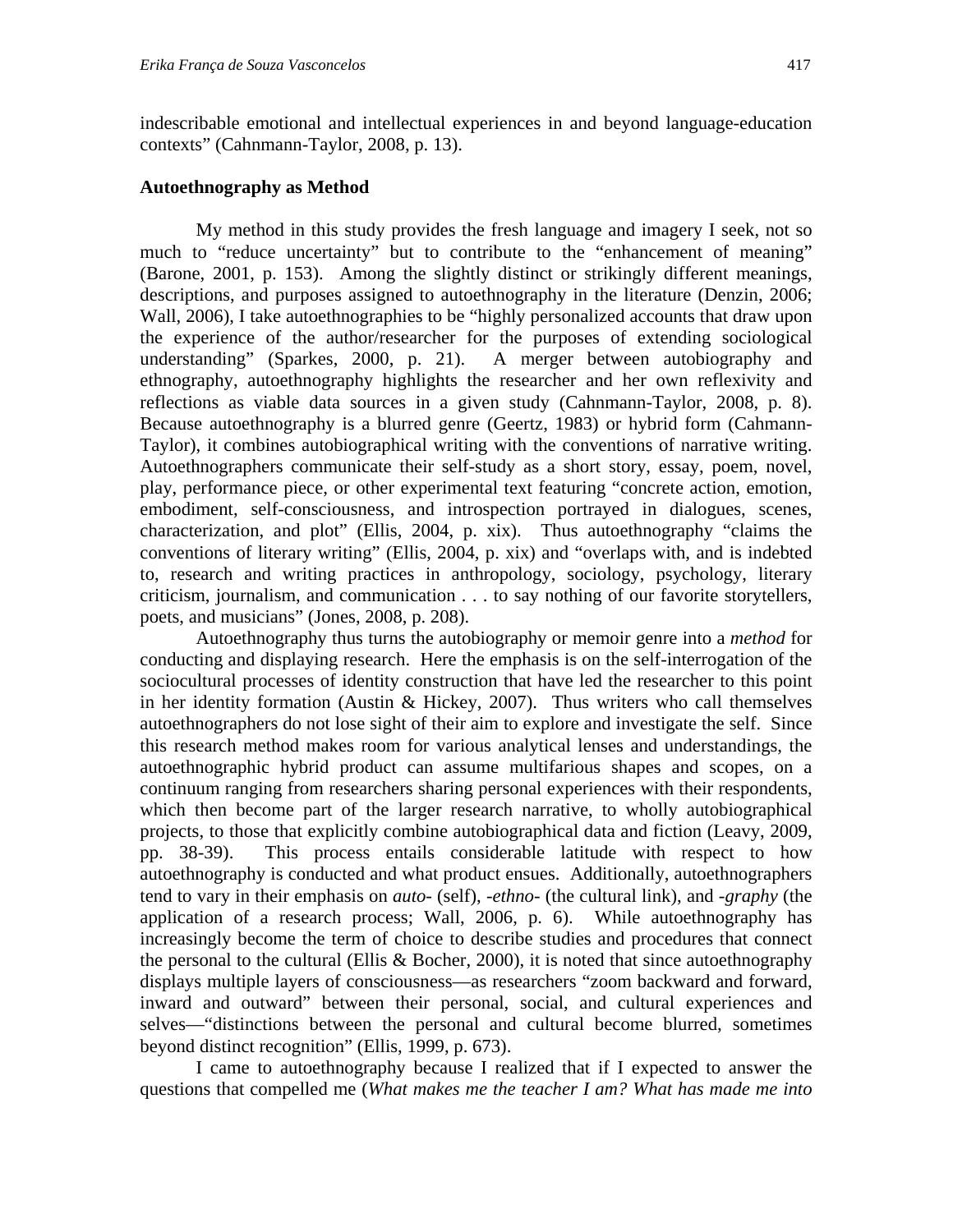*the teacher I am?*) with any chance of success, I had no other, nor better or more promising place to go. I am attempting to explore the personal, the self, for the purpose of extending sociological understanding regarding teaching and learning, and teacher identity formation. Like Humphreys (2005, p. 852), I claim that an autoethnographic approach enables me as researcher to look inward and study myself in order to create a reflexive dialogue with the readers of this piece, in the hope that the meanings embedded in my life stories might have relevance to other teachers' and students' memories, experiences, and practices. Here I quote Sparkes (1996): "I attempt to take you as the reader into the intimacies of my world. I hope to do this in such a way that you are stimulated to reflect upon your own life in relation to mine" (p. 467). This indeed is one of the purposes of autoethnographic writing: to access the "nexus of self and culture" using "the self as a springboard, as a witness," in the hope of creating *resonance*— "me too" moments for readers (Pelias, 2004, as cited in Leavy, 2009, p. 37).

Autoethnography, after all, also means "setting a scene, telling a story, weaving intricate connections among life and art, experience and theory, evocation and explanation … and then letting go, hoping for readers who will bring the same careful attention to your words in the context of their own lives" (Jones, 2008, p. 208). Carolyn Ellis (2009) explained that she directs her words to teachers and students "risking writing their stories for the first time . . . those who seek out autoethnography to better understand themselves and the world they live in and who desire to change it for the better" (pp. 373-374). I am one of those teachers and students. I also share Ellis' ambitious but indispensable goal "to try to open hearts and minds through stories" (p.  $374$ ) — my own.

### **My Autoethnographic Album**

In order to tell or *show* (Denzin, 2003, as cited in Chase, 2008, p. 69) my story, from the onset I had a clear sense that vignettes, or "snapshots," as I call them here, would provide the best means to do so. By framing my memories and experiences with the use of present tense verb forms and careful word choice, my verbal snapshots seek to create a photographic effect of capturing tones and shades that mirror the mental images I hold of those experiences. As in the example of my Portuguese language teacher Maily above, my verbal "snapshots" are accompanied by "captions," that is, additional clarifying, explanatory or reflective text. Combined, snapshots and captions represent a number of my teaching-learning experiences which—as far as my memory reached and to the best of my ability—correspond to the truth the way I remember and perceive it.

In photography, a snapshot is a photograph commonly considered to be technically imperfect or amateurish. The snapshot concept was introduced by Eastman Kodak Company in the 1880s to promote the newly invented roll-film camera (Munir & Phillips, 2005). Given the poor quality of roll-film images, Kodak highlighted the "fun" aspect of photography, encouraging users to "shoot" spontaneously. After 1900, however, with the invention of the Brownie camera and improvement of photo quality, Kodak shifted its advertising focus to actively encourage people to take snapshots to chronicle the important moments or events of their lives. The photo album was advertised as an archive for storing the shared memories of a family's history so that people could reconstruct their lives through snapshot images (Munir & Phillips, p. 1679).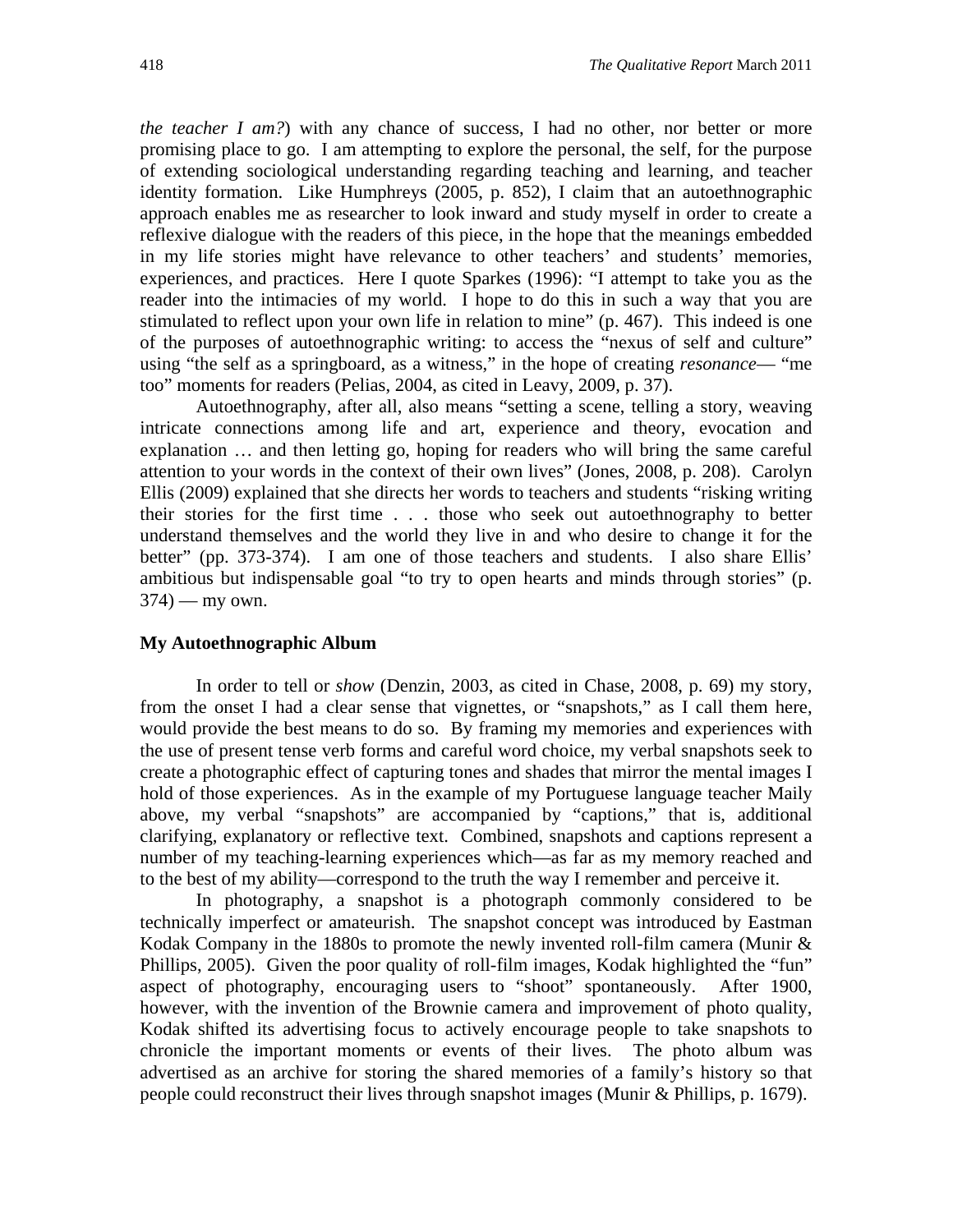The sense of snapshot that I foreground in this article encompasses the spontaneity and unpredictability in "shooting" images as well as the photo album concept for capturing and reconstructing significant moments in time. I combine memories and language devices to create textual snapshots that together form a sample narrative photo album of my teaching-learning life. Selecting the snapshots followed an intuitive process in which I looked for the recollections related to teaching and learning that evoked the strongest feelings in me, that were somehow the most striking and memorable I have had. Memories ranging from kindergarten through graduate school emerged, more numerous than I could possibly depict in this text. Because my current academic and career interests are focused on foreign language teacher education, most of the snapshots chosen for this work are set in post-secondary settings where I have either been a student or a teacher, or both. By the time I started college in my home country Brazil in 1990, I had attended eleven schools in two cities in the United States and six cities in Brazil. My father's work as a Presbyterian minister caused our family to move frequently throughout my childhood and teenage years. In the 1990s, as an undergraduate student majoring in Translation, and later graduate student in English and Linguistics at the Universidade de Brasília (UnB), I was at last fortunate enough to remain enrolled in the same institution for more than a couple of years; those nearly ten wonderful years have molded me in ways beyond my comprehension. From the age of nineteen, while I attended college, I never quit teaching, and for a year, as a master's student, I was also an instructor at UnB. Think of the perfect match…

Two years ago, as I embarked on this autoethnographic journey to investigate my teacher-learner self, I also encountered and dived into conceptual and theoretical waves propelled by the humanizing educational philosophy of Paulo Freire, considered by many to be the most important educator in the last half of the twentieth century (Kohl, 1997, p. 7). As I have "zoomed backward and forward, inward and outward" (Ellis, 1999, p. 673) between myself and other participants evoked in my teaching and learning memories, I concurrently have discovered Freire and other Freirean scholars, and found in them the theoretical language to help me make sense of my lived experiences. So while at first these journeys constituted separate projects that ran parallel to each other, it didn't take long for them to intersect and intermingle. As a result, one exploration can no longer do without the other; my autoethnographic album is a whole made up of the textual snapshots as well as their subsequent captions containing my reflective musings on pedagogic theory and practice. Take the captions away, and the snapshots become mere sketches or vignettes. While it may be true that some pictures are worth a thousand words, I am convinced that some words have souls that no camera can capture on its own.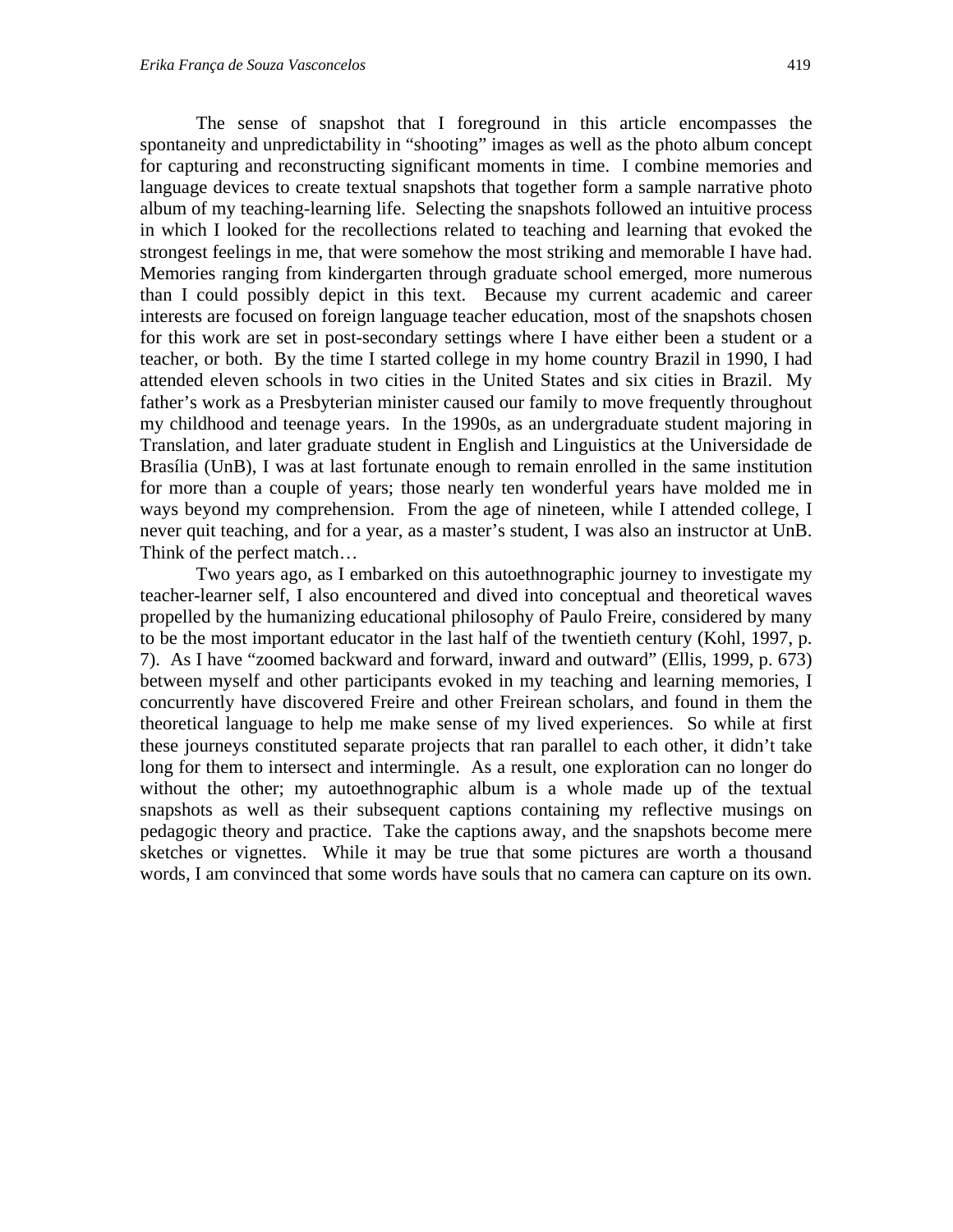# **What Has Made Me Into The Teacher I Am?**

#### Brasília, 1990

It's nearly time for our 2:00 Latin class to begin – though the teacher hasn't arrived yet – when a panting Denise shows up at the classroom door. "What brings her here?" I wonder. She motions me to come out, a wide smile on her attractive face.

"I'm so glad I found you! I have great news: that research apprenticeship grant came through. But the deadline for completing the paperwork so that we can add your name to the roster and payroll is today! You need to come by the department office to fill out those forms no later than 4:00 this afternoon."

Denise's delight in delivering the news seems to override my self-contained joy in receiving it. Denise is always so loquacious, intense, and vibrant, and she knows so much, I'm just thrilled that I'll be working with her. I thank her for the news, and before I know it, she's on her way, pacing briskly down the hall.

"We'll talk about your research work and hours after our next class," she turns back to add while keeping up her pace.

"Sure," I answer, a smile in my eyes.

# *"I can see you and I will take strides to see you grow"*

To this day, I don't know how Dr. Denise Aragão Martins, who taught Portuguese language and discourse studies at the Universidade de Brasília, tracked me down in that huge campus so that I wouldn't miss the deadline for getting that research apprenticeship grant. My Latin class did not meet in any of the classrooms in our department. I suppose sociable Denise asked for help at the departmental office to access my schedule of classes, leading her to find out I was taking Latin and where my class met, several departments away. "Commitment to teaching well is a commitment to service. Teachers who do the best work are always willing to serve the needs of their students," bell hooks wrote (2003, p. 83). Denise—the most knowledgeable expert that I have ever met in her field—went out of her way to serve me that afternoon nearly two decades ago.

In the classroom, spirited, dynamic Denise often had a story, a personal experience or anecdote, to start out a class. She could well have written the words: "There is no separating the personal from the professional. As a teacher, I do not leave my home and family experiences behind me when I drive to campus or when I enter the classroom" (Leggo, 2008, p. 91). Denise's lessons were packed with personal experiences. She spoke as naturally about her only child Anamaria (spelled jointly – "junto" – not "Ana Maria," as expected) as she explained, articulately and clearly, the ways in which to use the comma (still a mystery to many educated Brazilians). Seventeen-year-old Anamaria was having a hard time making sense of Portuguese phonetics and orthography, and Denise told us how, during a one-hour walk around the block, she had successfully explained the subject to her daughter (in turn demystifying the topic for some of us as well). With Denise I learned that language is always contextbased, not a set of abstract, technical rules. Denise also had a great sense of humor, and encouraged the students to participate with questions and comments in her classes, though at the time I was too shy to speak up. Just being myself in her company was fine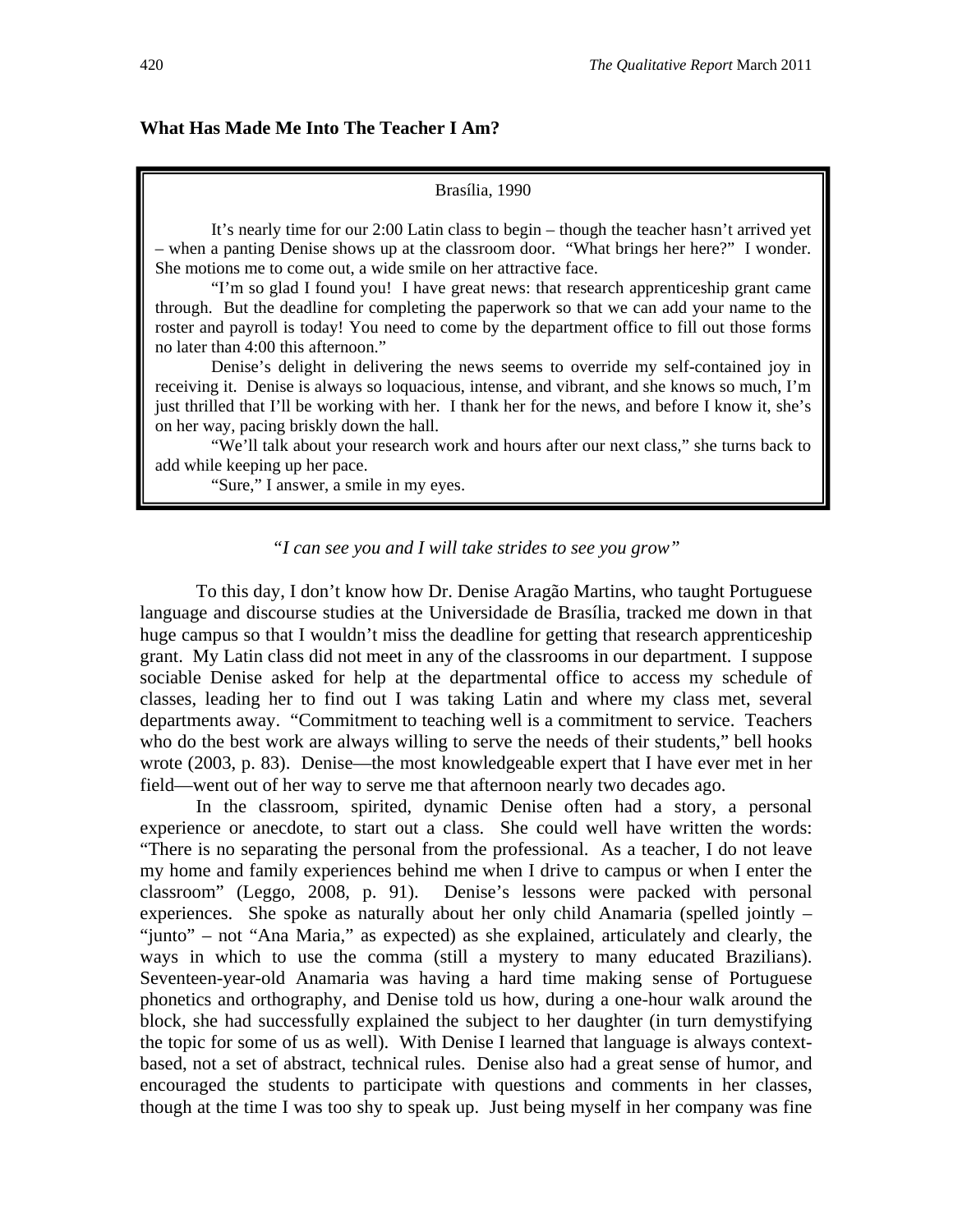too, whether in the classroom or as her research assistant, a role I thoroughly enjoyed for the year it lasted.

#### Brasília, 1990-1993

The Critical Reading class meets once a week for two hours in one of the underground classrooms. It's 8:00 sharp this Friday morning and Dr. Mark David Ridd is already at his desk taking roll. Professor Mark is an Englishman in his early thirties who's lived in Brasília for many years (and who has not been late for class one day in his life). For those who don't know his name, the sideburns he wears give him away as a foreigner at first sight anyway. I will soon realize he speaks Portuguese as well as any educated Brazilian of my acquaintance. But I don't know that yet: I skipped the first couple of classes, no excuse provided.

Professor Mark has his head down as he is calling out the students' names. When I respond to my name, he looks up:

"You already have two absences. If you miss one more class, you'll fail this course due to excessive absences." I nod, but just barely.

(… nearly four years later …)

I'm beaming as I step onto stage. The events so far—Mark's spectacular speech as our class' *paraninfo* ("godfather"), Neide's beautiful graduation speech, all 20 something of us proudly taking our graduation oath—have made this night so special and memorable already. In the audience, my parents, my husband, my brothers, and other relatives and friends everyone but my 18-month-old son, long asleep on his chair—celebrate with me. On front stage, several professors are seated at a long table to perform the climax of the night. I am next in line to receive my diploma, after shaking hands with them all. The professor at the end of the table hands me my precious roll. The moment goes as swiftly as it comes, and I'm off stage and back with the audience. Now that I'm allowed to join my family, I take a seat between my husband and my brother Eduardo. No sooner have I sat down than Eduardo asks:

"What did Mark say to you?" "*Merecido*. (Well-deserved). Why?" "He spoke to no one else, just you."

*"I can see you and I will listen to you"* 

If there is one teacher who has impacted me as both teacher and learner—though picking one out of a number of admirable teachers I've had of course wouldn't be fair to them all—that teacher is Dr. Mark David Ridd, Ph.D. King's College, London. The snapshot above shows the beginning and the final chapter of that period in time when our paths crossed (and they have crossed again since my graduation), but what matters, what made the difference, is obviously the in-between, the process that developed during those four undergraduate years. As a student in five classes that Mark taught in the Department of Foreign Languages and Translation, I came to know two distinct, yet totally compatible, sides of him. In the classroom, Mark was the serious, content-driven, always-on-task teacher who expected our nearly perfect attendance and dedication to the subject-matter. At the same time, his Portuguese-English translation classes were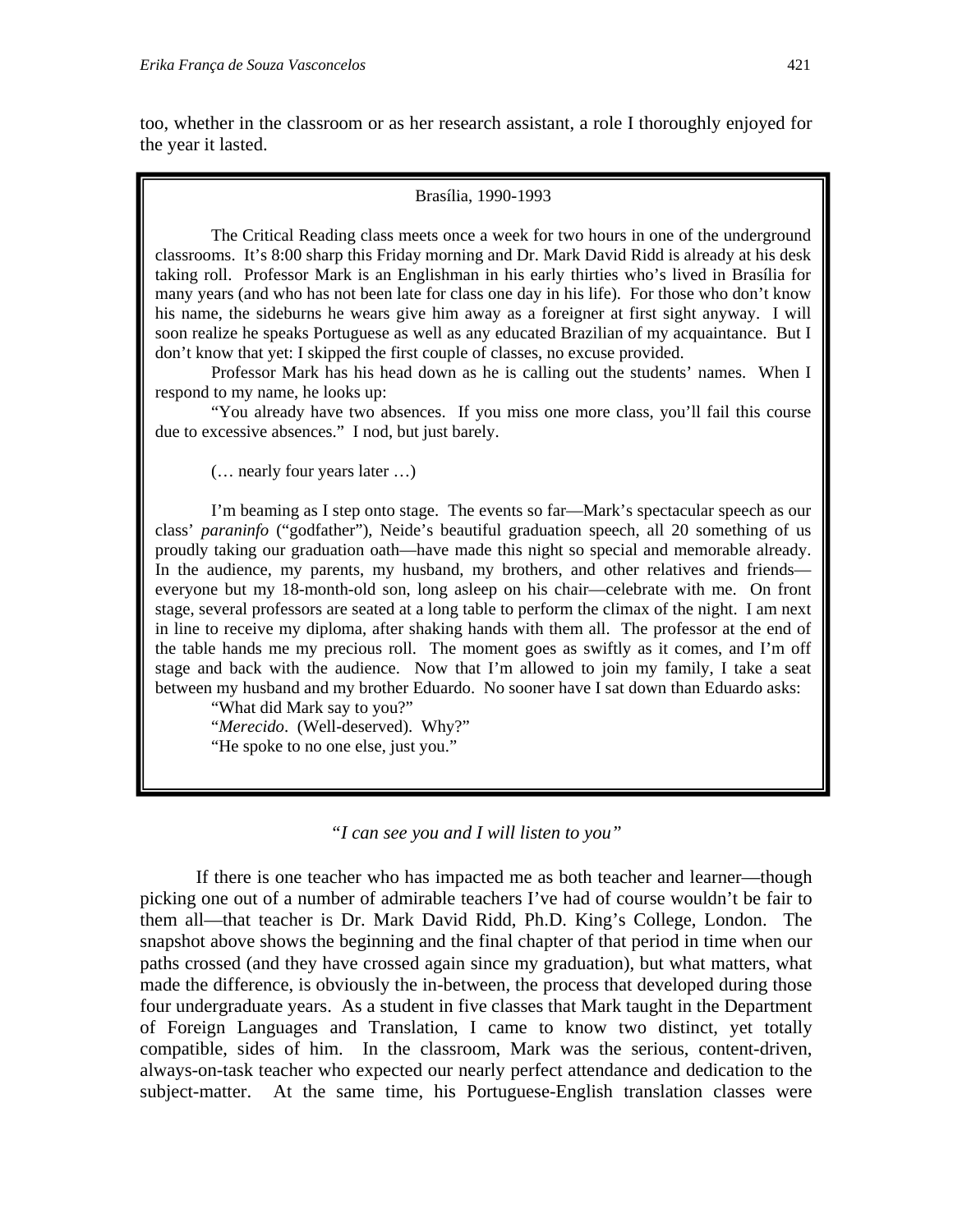essentially very participatory, because one can only teach good translation skills if various possibilities of translations for a same text are suggested and considered. During instruction Mark would routinely write out those possibilities on the board—his suggestions and ours. Yet, because he was the teacher *and* the native speaker, I always assigned more value to his version; I guess all of us did.

While Mark's classes were among my favorite, it was the Mark I came to know out of the classroom, either in our conversations right after class or in his office hours, that fascinated me and has impacted me the most. I made an A as a final grade in all his classes, but most of those A's were *negotiated*. That was only possible because Mark truly *listened*. "It is listening to the student that I learn to speak with him or her," said Freire (1998a, p. 106). Freire wrote about a type of evaluation (testing) "that stimulates speaking *to* as a stage on the way to speaking *with*" (p. 105)—by listening first. For Freire (1998a), this approach allows testing to serve as an instrument for enabling teachers "who have developed a loving yet critical relationship with freedom" (p. 105) to put themselves at the service of freedom and not domestication. In Mark's classes, most of the tests and assignments were translation exercises, and Mark used a grading system made up of pluses (+) and minuses (-). Our grades were calculated by adding up the number of pluses and minuses we got. Mark was a tough grader, and C's were not unusual among his students' grades. What often happened to me was that on some assignments I got a high B+, just a couple of pluses away from an A. Evidently I wanted an A, so I would turn to dictionaries and specialized books for information and arguments to support my claim of why my version was acceptable, so that I could get the extra pluses I needed. I can clearly picture my twenty-one-year-old self at the university main library engrossed in Black's Law Dictionary, reading furiously, making copies, and taking notes, arming myself to meet with my serious, stern-looking professor. The first time I tentatively approached Mark to make my case, to my delight he listened unarmed, pondered, and raised my grade. After that, going to him for that purpose nearly turned into a habit. It was not always easy to get him to reconsider; sometimes I really had to show him the facts. Once it took me finding a picture of a beautiful American porch spread out across two *Reader's Digest* pages to convince Mark that "porch" (my choice), rather than the British word "veranda" (his choice), was an acceptable translation for the Portuguese "varanda". Still, I cannot recall a time my B+ did not turn into an A. And certainly much more significantly, this fabulous professor who was willing to listen and who was never offended by questions, comments or challenges to his views—not even on the rare occasions when he would mispronounce a Portuguese word in class and someone would not hesitate to correct him—taught me at once determination, humility, and respect.

"The more efficaciously I manage to provoke the student into an exploration and refinement of his or her curiosity [of the object of knowledge], the better I am as a teacher" (Freire, 1998a, p. 106). Mark was that teacher for me; judging by his popularity, for many others too. He is the best example I know of someone who has resolved the traditional teacher-student hierarchy, the "teacher-student contradiction" (Freire, 1993).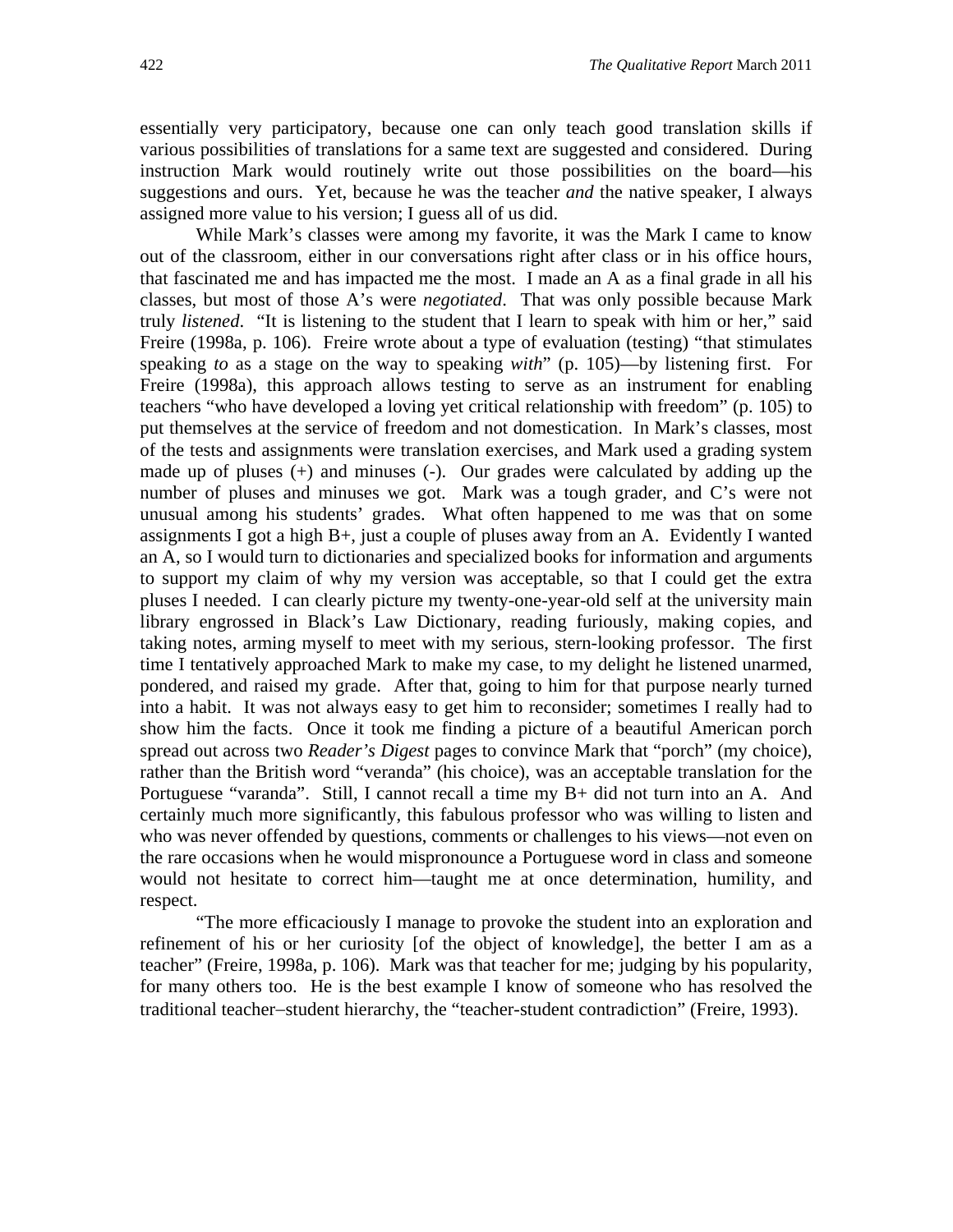

# *"I can't see you"*

This snapshot is the matrix for most of my experiences as a student. Rather than specific moments and incidents, what I have are a myriad of blurry, scripted classroom routines. There is nothing particular to recall. I was just one more in the crowd. Most of the teachers and many professors who graded my straight A tests and papers were clueless about who I was or where I was headed. All I got from those teachers who couldn't see me were deposits of information that more often than not I failed to transform into useful knowledge. Aronowitz (1998) described Freire's banking concept of education in these terms: "As a certified possessor of legitimate knowledge, the teacher's authority is fundamentally always already established, and the student's position as a consumer of knowledge is equally unquestioned" (p. 8). Most of my teachers followed their preestablished role, and so did I, the "obedient student" (Behar, 2008, p. 58). And that was that.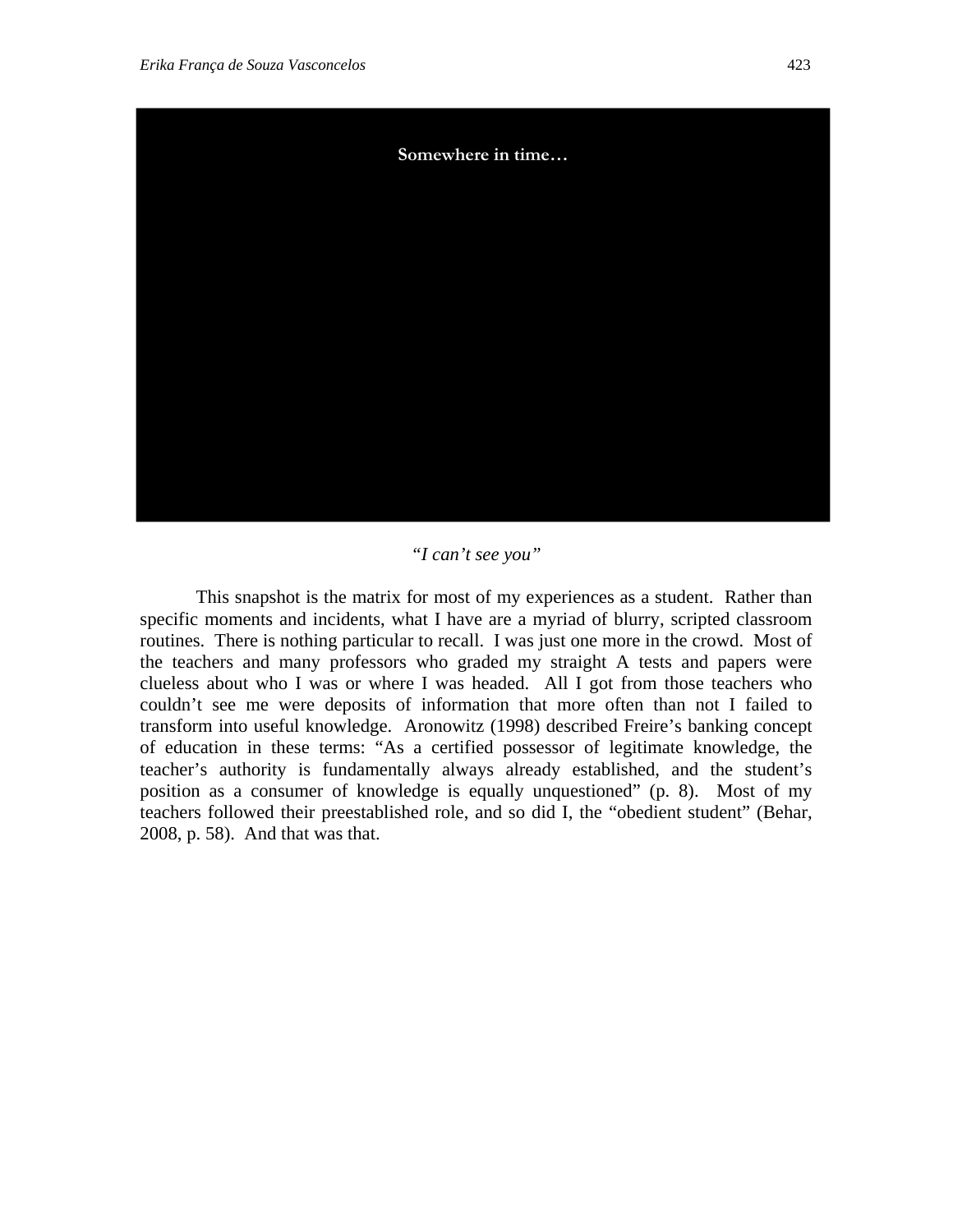#### Taguatinga, 1993

I take a deep breath as I am about to step into the classroom. I have the script on the tip of my tongue, but facing the music takes an extra dose of courage and will-power. No matter what it takes, I've had enough of the discomfort and uneasiness I've been feeling in this class, the subtle though unmistakably sharp rejection I've been getting from the 17 or 18 EFL students – mostly female teenagers and young adults – I've been trying to teach for a few weeks now. They're all there when I step in: the same suspicious looks, the same half-spoken words I've been getting three times a week. I sense, once again, that my arrival cuts their conversation short. I've thought long and hard about the best way to approach the students and the situation. I'm determined to follow through.

"Today we're not having a regular class, at least not yet. First, we're all going to be free to speak Portuguese. Second, I want to hear what you have to say. I know something's not right, and I want to understand it so that we can fix whatever's going on. It's the first time something like this happens in a class I'm teaching. You're obviously not happy and satisfied here. Please let me know what's on your minds, let's work this out together."

It may be my candid tone, it may be their need to speak; the fact is that I do not have to insist. They're ready, quite eager really, to take my cue.

"We're used to another type of class with our former teacher. He didn't use the textbook all the time," says Rosana.

"Our classes used to be more conversational, the teacher would often bring in extra activities to work on," adds Cláudia.

"You take everything so seriously, we don't really get to relax and enjoy this class," complains Renata.

"We could have less grammar, and more conversation, music, and extras in this class," wishes Márcia.

The list goes on, and I force myself to hear, the knot growing in my stomach. Otherwise my teaching experience has been so happy and unproblematic, where is this all coming from? I'm all ears, the students keep talking, and I wait for my turn to reply.

*"I can see you, and I am willing to face what you have to say"* 

Introverted and shy by nature, for years and years I prepared my EFL classes very carefully so as to include something to hang on to—an activity, an exercise, a song—in case I had class-time left before the bell rang. Killing time by starting out a casual, unrelated conversation with the students or—even worse—going blank were not coming my way if I could help it. I always had my lesson plan very handy, and I usually followed through exactly as planned. Structure was the mask I wore, my safe harbor… which is not to say that I did not welcome improvisation and creativity. I did, and quite warmly, as long as it came from someone other than me: an outgoing, communicative student or two who would chip in with an interesting comment or a smart question once in a while. Does every introverted teacher wish for a couple of students like that in his or her class? Someone smart, good-natured, perhaps funny, to jump in when you most need it? I have usually been lucky to have a couple of students like that, who realize pretty quickly that though I may look quiet, serious, and content-driven on the outside, I am more than glad to hand over center stage to them for a relaxing break every now and then.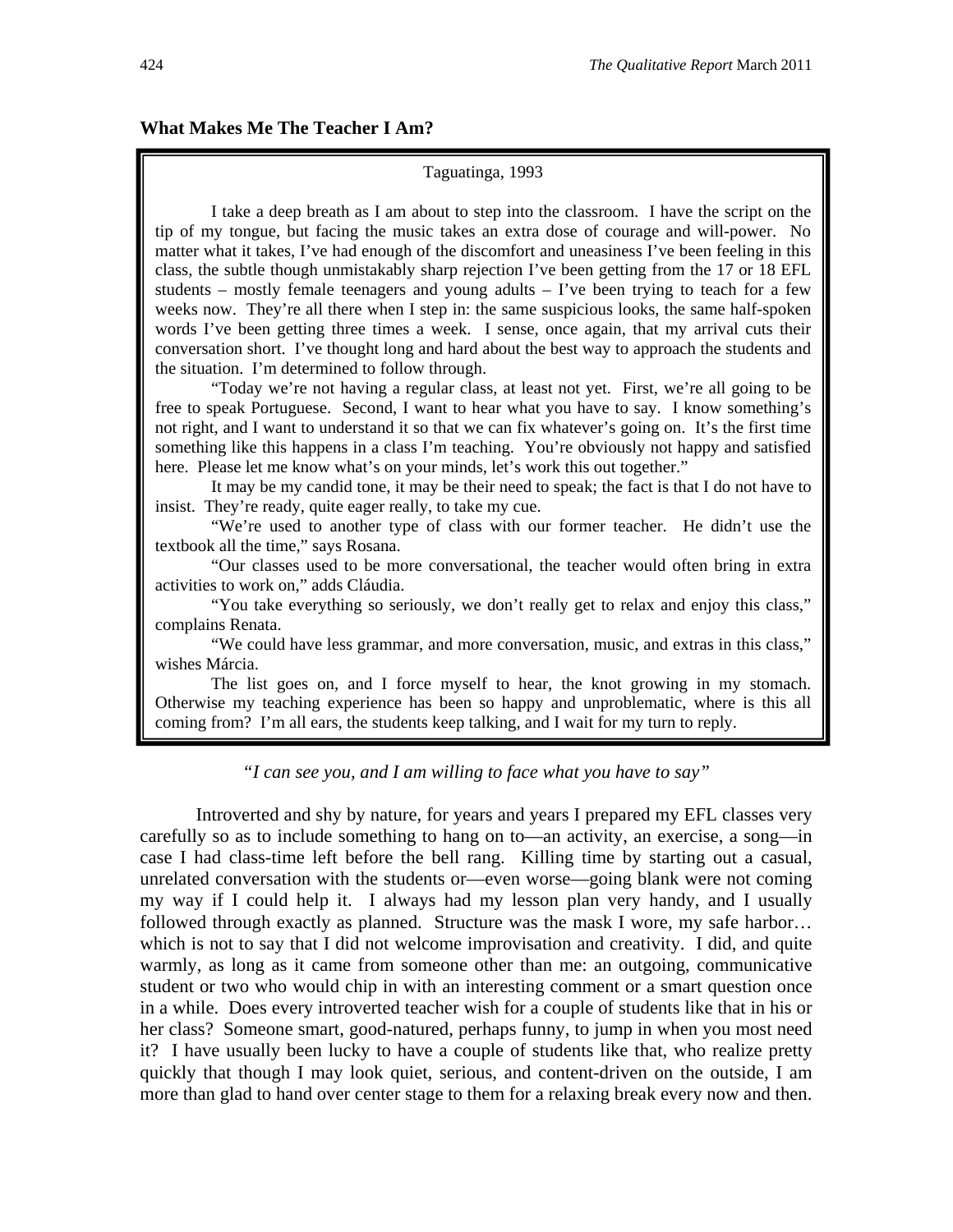I had been teaching EFL at a private language school in Taguatinga for about four years when the scene in the snapshot above occurred. We were three or four weeks into the semester, and to my dismay no communicative, good-natured student had come out yet. Who would have guessed then that as I faced the students and their complaints about my book-driven, mechanical, and *yes*, boring classes, we were all growing together by confronting our differences through true dialogue (Freire, 1998a, p. 59)? Freire (2005) encouraged our interactions to be "open, democratic, free," so that we "could exercise the right to our curiosity, the right to ask, to disagree, to criticize" (p. 106). No easy task, to be sure. But that day when I listened to my EFL students and we entered into dialogue, I learned quite a few lessons, and they did too. I learned that I needed to loosen up and find ways to make EFL learning enjoyable for the class. As for the students, they learned that they would need to work hard because we had landmarks to reach and I was not going to lower the bar. They also learned, however, that I could not do without their participation and partnership. And although I cannot recall my exact words to them that evening, the fact is that we compromised and were able to move on in a steady dialogical mode. I specifically asked the class to always speak up if they felt something wasn't working in our classes. Our lessons became more laid back and conversational. We learned to talk and work through our differences—not only did we survive without the couple of outgoing, talkative students who failed to enroll in that class, but we got so far as wrapping up the course with a Secret Santa get-together at my house, one of the best Secret Santas I've ever had with any of my classes!

### Goiânia, 2001

I have just finished teaching the perfect expository lesson, and I am so proud of myself! All has gone exactly as planned; my rhetoric and timing couldn't have been better. I am sure that I have been able to introduce the fundamentals of English Phonetics and Phonology to this group of 25 non-English-speaking college freshmen at the Universidade Paulista (Unip) as competently as I learned them from Professor Gilberto Chauvet at the Universidade de Brasília (UnB). After taking Chauvet's master's level class and finally learning how to make sense of those phonetic symbols in dictionary entries, I've become the best of his disciples. I will make sure my students get the message too!

It is my second class with this group. They haven't said much this evening or asked more than a couple of questions – just as I expected for today's type of lesson. I needed them to listen closely and pay attention to the foundation I was laying for upcoming classes. So I set out to lead them on this fascinating journey through the differences between Phonetics and Phonology, the International Phonetic Alphabet, RP - Received Pronunciation, vowels and consonants, phonemes, and minimal pairs, with all the previously assembled examples I could think of. The students have listened carefully, intense concentration in their eyes; I am sure they are ready to embark on this adventure with me.

I'm smiling as I dismiss the class and head out. A few students are still in the classroom when I leave.

Minutes later I meet my husband João Marcos at our car. João Marcos has just been admitted to the English Language program at Unip and is enrolled in English Phonetics and Phonology. No one but the course coordinator knows we're married. I have decided to break the news to the students during our next class. So I ask my husband if he's heard any comments from the students on tonight's lesson, any remarks?...

No one beats João Marcos at getting right to the point:

Gladstone, next to me, said, "Não gostei da aula. Fraquinha esta professora, não é?" (I didn't like the class. This teacher is pretty weak/poor, don't you think?)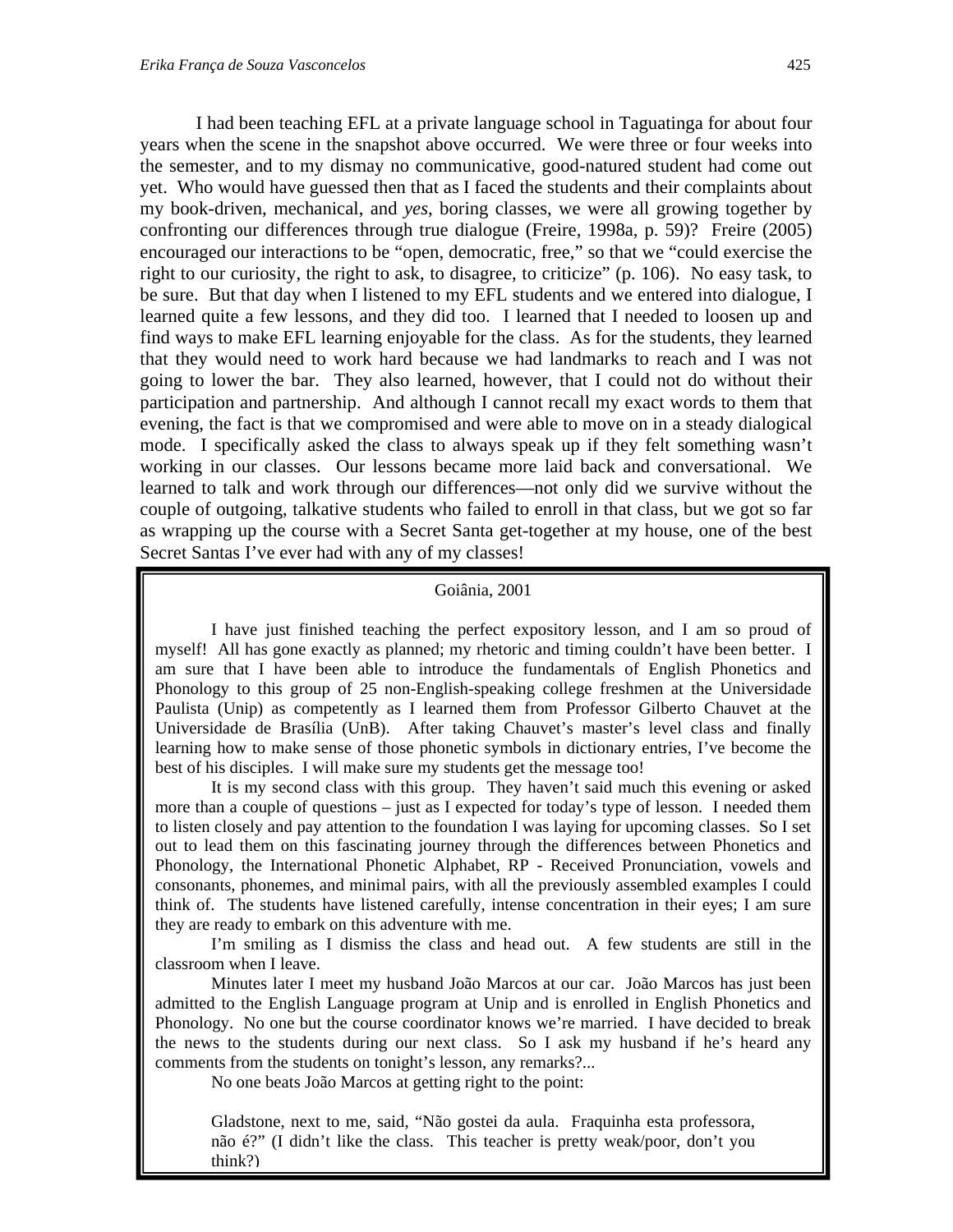# *"I can see you, and I will step down so that you can learn and grow"*

I was dumbfounded by Gladstone's response to my perfect lesson that evening in 2001. Total shock. Had he talked poorly about my teaching skills alone, I would have been puzzled enough; yet his words clearly showed he doubted my knowledge of the subject-matter. What in the world caused him to believe that I was "fraquinha"?

I think Freire, if allowed a word on the matter, would have agreed that the problem was not in the lecture type of lesson I taught, since he argued (1998b, p. 118) that the real evil was not in the explanation given by the teacher, but in teachers attempting to transfer knowledge to students considered as pure recipients. In most cases, reality shows that students will passively receive the deposits of information, even if it means that "absolute ignorance" is projected onto them (Freire, 1993, p. 58). Gladstone, however, refused to play the role of the passive, obedient student. The "absolute ignorance" that I inadvertently projected onto him backfired on me. If he was not able to understand what I was teaching, then the problem could only be in me, not in him. I was the ignorant one, not him. And in a sense Gladstone was right, though my ignorance pertained to my instructional approach rather than the subject-matter itself.

That day in 2001 I missed the dialogical perspective. Education grounded on dialogue as a process of learning and knowing (Freire & Macedo, 1996) takes place when all participants (teacher and students) build on the prior knowledge that they bring to the relationship. Clearly I had failed to create "the pedagogical conditions that would apprentice students into the new body of knowledge" (Freire & Macedo, p. 209). Whereas I had the best of intentions, I overlooked meeting the students where they stood, in order to properly introduce them to English Phonetics and Phonology. I had to speak their language before they could learn how to speak mine.

Back in 2001 I still didn't have Freire and Macedo to help me figure out Gladstone's response. However, I knew enough to realize I needed to step down so that Gladstone and the others could step up with me. So I planned my lesson all over again and taught it anew the following class. It was still an expository lesson and it was still complex, but now the language and examples were really tailored to my students. I asked them questions and welcomed their questions to make sure they were following before I moved on. I was not in a hurry to get as far as I had in the previous class, and I didn't get as far. But that's how my less-than-perfect lesson beat my perfect one.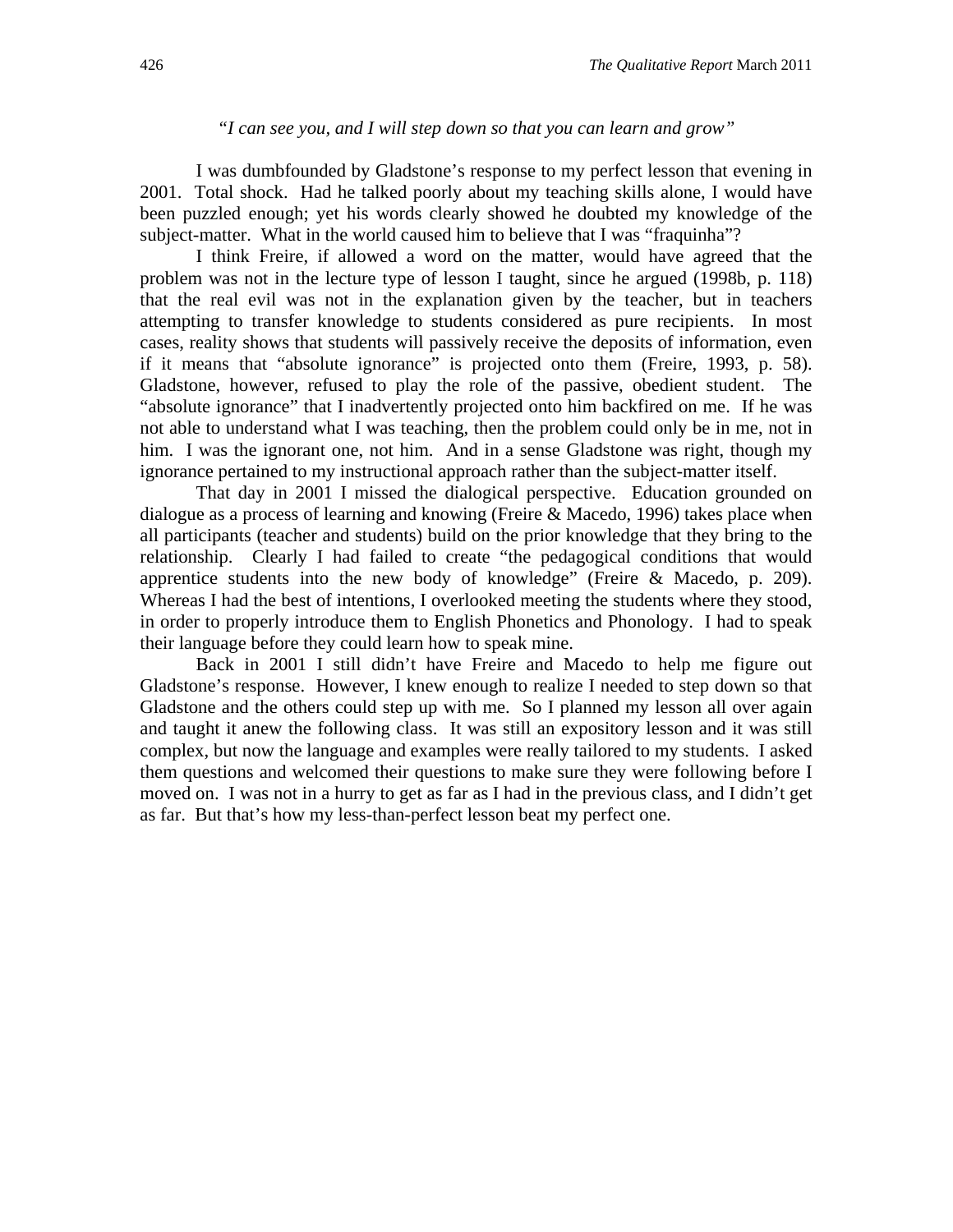#### Athens, 2006

I am waiting for Tiffany to finish up our first Portuguese test when Catherine spots me from the far end of the hall. Catherine is gasping for breath when she reaches me. It is 10:10 am and our PORT 1001 class ended 20 minutes ago. It is by mere chance that Catherine finds me seated alongside Tiffany at computer desks in the lobby just outside our classroom.

Circumspect Catherine doesn't speak much in class, always keeping to herself in an attitude that may convey aloofness. Today she is a very different picture, though: as distressed as I've (n)ever seen anyone around here in Athens, college student or otherwise. Catherine is fighting hard to hold back the tears, and she finally gives in.

"I stayed up late studying last night and then I set my alarm clock but it didn't go off this morning I overslept and so when I woke up just a few minutes ago I jumped out of bed and rushed here across North Campus to try to reach you. Oh I missed the test, I'm SO sorry! What happens now?"

I tell Catherine to calm down because she's here now and there's nothing that can't be fixed, so why doesn't she have a seat while Tiffany finishes her test, and then we can talk? Catherine's absence that morning having puzzled me, I am quite glad to see her. It has been her first absence in a full month, and though she is not outspoken in class I can tell she is following and knows the content.

Ten minutes later a still pretty upset Catherine and I talk. The take is obviously mine. I know Catherine is away from her home in Washington, DC, for the first time. I soon find myself exorcizing my own demons as I relate my experiences as a newcomer to Athens, how tough and challenging it's been to balance my teacher and student responsibilities in an unfamiliar environment, how so overwhelmed I've been feeling most of the time, how hard it's been to even find myself around in such a huge campus, but also how much I love teaching and learning, and how I've decided to take one step at a time, and how it seems to be working and I'm positive things will eventually come together. As I speak, Catherine's face softens, her tension melts away, her eyes brighten up. I sense our stories have more in common than anyone would guess.

"I'll tell you what, Catherine: if you feel you're ready for this test and you're available now, you're welcome to take it with the other PORT 1001 class I'm teaching again in 30 minutes. How does that sound?"

"Oh, that would be great, thank you!"

Twenty minutes later we're walking together to class. Catherine scores an A+.

# *"I can see you, and I am as vulnerable and unfinished as you are"*

Despite my many years of experience teaching EFL in Brazil, teaching my mother tongue at UGA in 2006-2007 was a first for me. I was not as challenged by handling the language switch as by relating to the undergraduate students. Not having previously attended an American university, I was unsure of what to expect. Who were the students? What backgrounds did they come from? Why were they taking Portuguese? I came to learn that their reasons for studying Portuguese varied: while most of them, freshmen and sophomores, were simply fulfilling the university's foreign language requirement or seeking an alternative to the more common Spanish option, a few wished to learn the language to communicate with Brazilian friends or relatives. All of them had at least one thing in common: they were true "absolute beginners" in Portuguese.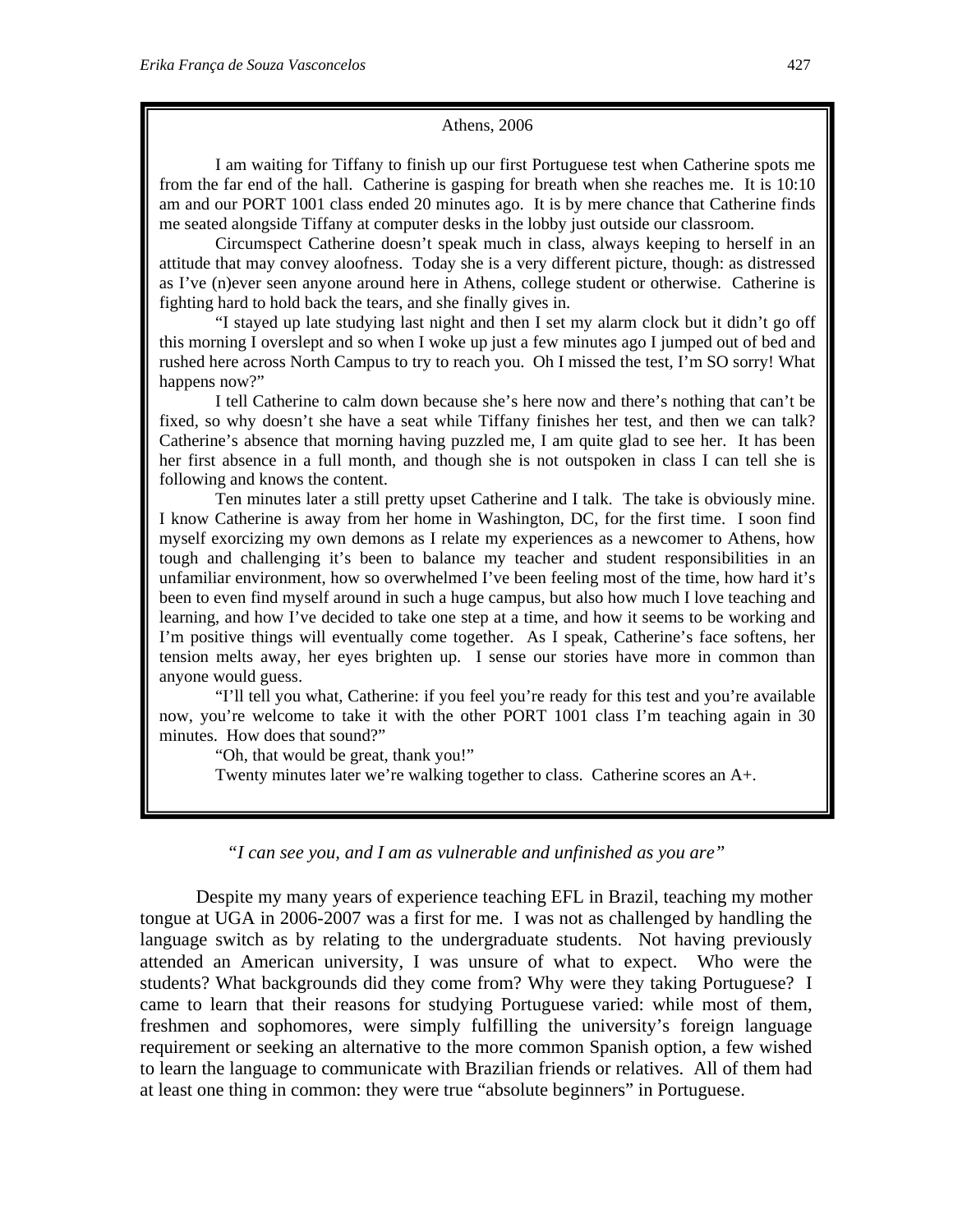Catherine was one of the many attentive but mostly silent students I encountered in the first few weeks of class. Coming from a verbal, outspoken cultural background myself, at first I was somewhat confused by the students' silent mood, but as the semester progressed, my dialogical approach paid off, and we succeeded in building a fruitful, participatory language learning community in our classes. In their end-of-semester evaluations many students noted the interaction, encouragement, and friendliness in our midst, and how that had motivated them to study and learn, or as one student phrased it: "I think there's a direct correlation between a teacher caring and then a student caring, and that translates into grades." "I feel it is all about this dialogue between us and you," he added. Or as another student put it: "You cared about us as people, I felt."

My interaction with Catherine on the morning she missed the Portuguese test was one of my first opportunities to show an individual student at UGA that I really did care. Like Ruth Behar (2008), who fears to break "the transparent butterfly wings" of her young, delicate students, I too may tend to overdo it: "The kind of teacher I am: too nice, because I'm absolutely terrified of causing harm. I know all too well, from my own life, that we are susceptible as students to the words of our teachers. So as teachers we need to be careful about our words. Nothing we say can be taken for granted" (p. 67). I picked my words carefully as I talked with Catherine that day, so as to convey understanding and empathy, vulnerability and unfinishedness, "an essential characteristic of our humanness," (Freire, 1998a, p. 59) in which education as a permanent process is grounded (p. 58).

Freire, Behar, and hooks are among the scholar-teachers I admire who value care as an essential element in the teacher-student relationship. "To teach in a manner that respects and cares for the souls of our students is essential," asserted hooks (1994, p. 13). "How can I be an educator if I do not develop in myself a caring and loving attitude toward the student, which is indispensable on the part of one who is committed to teaching and to the education process itself?" Freire somewhat rhetorically asked (1998a, p. 65). He called for the need to overcome the false separation between serious teaching and the expression of feeling, arguing that rigorous, serious intellectual discipline is totally compatible with the expression of feeling and care. "And, because I am dealing with people, I cannot refuse my wholehearted and loving attention, even in personal matters, where I see that a student is in need of such attention," he shared (1998a, p. 128).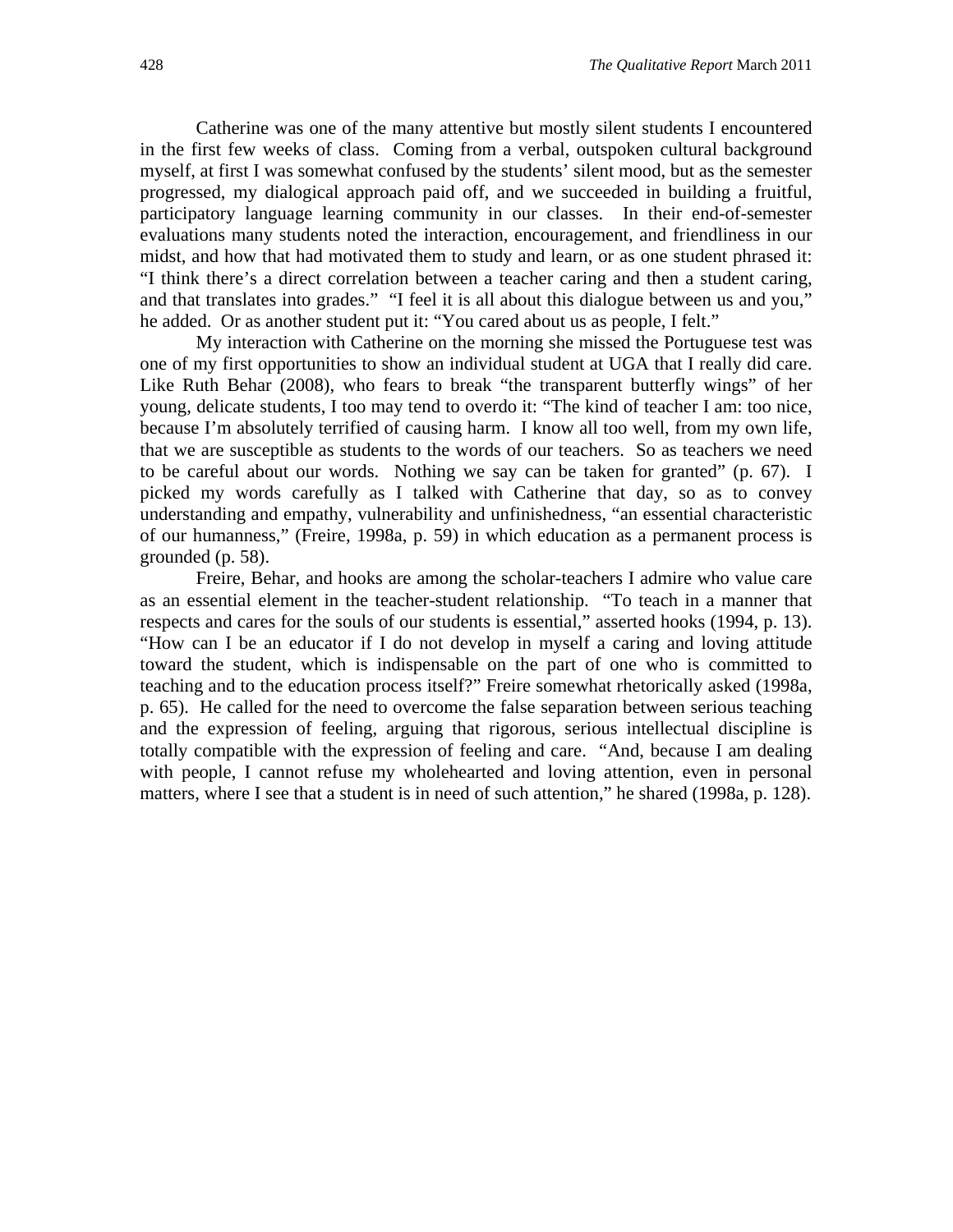#### Athens, 2006

The moment I step into the classroom I sense something is not right. I've gradually come to dread this split-level class, which is jointly taught by two professors, so I never come to class expecting much. There's something else in the air today, though, some extra menace to watch out for, other than Dr. Cory Smith's sarcastic laughter at students' attempted responses to the readings and Dr. Jamie Brown's sharp penetrating eyes always trying to read our minds and souls. So far the joint teaching experience hasn't gone that well, as shown by the professors' frequent and sometimes rather heated divergent opinions in our discussions about the readings.

One important assignment in this class is posting a minimum of eight comments or responses to the WebCT online course page. I always keep up with the online discussions, so I know Jorge has made a spicy one-page post in the past couple of days. Spanish-born Jorge is an extremely competent writer and usually makes his case very skillfully. This time he has unprecedentedly dared to complain that our classes are not addressing theory that should ground and contextualize our readings. His posting also questions the purpose and relevance of our discussions. I have to say he builds a strong, reasonable argument, though an unmistakable thread of confrontation and perhaps arrogance is there too. I have grown used to Jorge's controversial opinions in class, and have secretly come to admire his boldness and intelligence.

Today Dr. Smith and Dr. Brown are in a hurry to begin the class and we soon learn why. Both professors, smirks on their faces, are standing up front (the usual pattern has been for one of them to remain seated while the other is leading instruction). Dr. Brown blurts out: "Since we don't seem to know how to teach this class properly, we've decided that today you are the teachers. We're going to split you into small groups – as many as the readings assigned for today – and each group is to prepare a lesson on one reading. You have 15 minutes to do that before the teaching session begins."

The next thing I know Dr. Brown is frantically splitting the students into groups of four or five and assigning the readings. My group of five includes two undergraduate students whose confused, fearful looks I pity. For the first five minutes or so the blow baffles us, and no one says or does much. Having no choice but to tackle the task, we decide to move to a corner to discuss our reading, but an unexpected "visitor" tags along. Dr. Smith won't leave our side for some everlasting minutes, to make sure that we don't forget to consider this or that passage, or to address this or that point. We lose precious minutes listening to the professor's unspecific, goalless babble.

I'm in autopilot mode for the rest of the class. The thought of stepping out does cross my mind, but I decide to stay. I can take this. For the last time I can – my ultimate sacrifice. Despite all the pressure and interference, somehow we manage to pull our act together. The show is not over until each group presents or "teaches" their reading, all four or five students lined up against the blackboard:

"You all have to come up to the front of the class, you're the teachers, remember? That's how teachers do," Dr. Brown points out.

I could live to be a one-hundred-year-old student and never again experience anything as remotely humiliating and outrageous as this episode.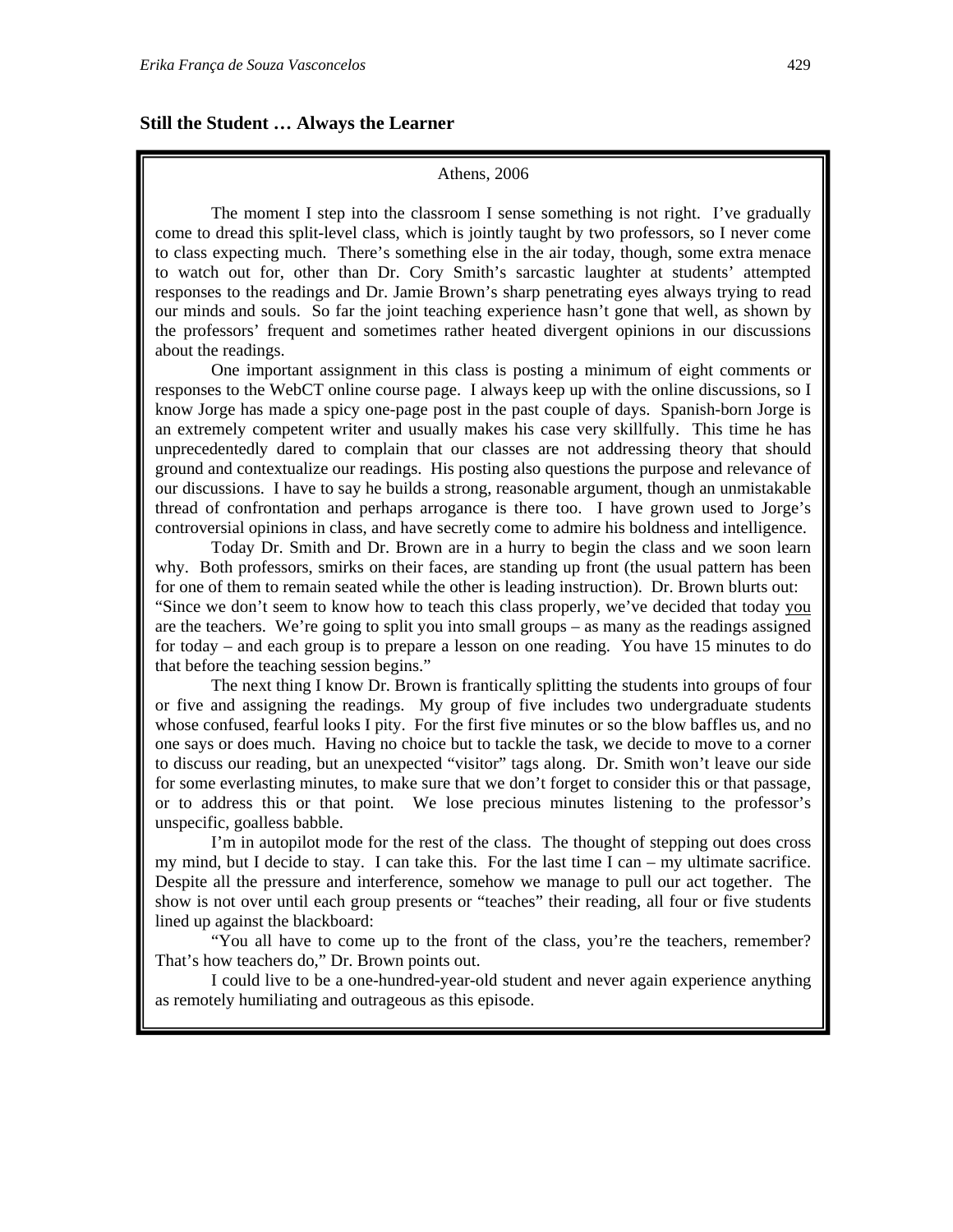# *"I can see you, but I will not listen to you"*

This event took place during my first semester as a doctoral student at UGA, the same semester I taught Catherine's class. As my teacher self was tenderly nourishing and being nourished, my student self was in uttermost agony. As I grappled daily with that nerve wracking dichotomous teaching-learning situation, I was nonetheless sure of one thing: I would not perpetuate the cycle of oppression and dehumanization. Power is employed and exercised through a net-like organization in which individuals are always in the position of simultaneously undergoing and exercising power (Foucault, 1980). hooks (1994) remembered that in her college years in an American university the vast majority of her professors often used the classroom "to enact rituals of control that were about domination and the unjust exercise of power;" in those oppressive settings, she "learned a lot about the kind of teacher I [she] did not want to become" (p. 5). In Fall 2006, I knew the kind of teacher I *was* and *was not*; I had known for years. And the teacher I *was* passionately engaged in breaking the cycle of oppression when relating to my own students. In interacting with them I found some relief and cheer in stormy times.

This autoethnographic journey provides me the chance to share an experience that I didn't expect to ever find a use for. It was cast away with other sorrowful, good-fornothing memories in my mind's "recycle bin" that I am never allowed to empty. How fortunate now that I could retrieve it so easily. This journey has made me realize that "what is" is also defined vis-à-vis "what is not:" by laying bare oppressive teachinglearning settings and experiences, one can learn which practices should *not* be taken up, what should *not* be done. Pedagogy can thus be found in the most unexpected, unusual, and least worthy sources.

Drawing on her own experiences, hooks (2003) argued that "To many professors of all races, the classroom is viewed as a mini-country governed by their autocratic rule" (p. 85). She further explained that, "Much as everyone likes to imagine that the college campus is a place without censorship, where free speech prevails and students are encouraged to engage in debate and dialectical exchange, the opposite reality is a more accurate portrait of what takes place in college classrooms" (p. 134). Nevertheless, hooks (1994) nourished a steadfast belief that "The classroom remains the most radical space of possibility in the academy" (p. 12). Yes, there is hope under the sun. There is hope for dialogue. There is hope for change.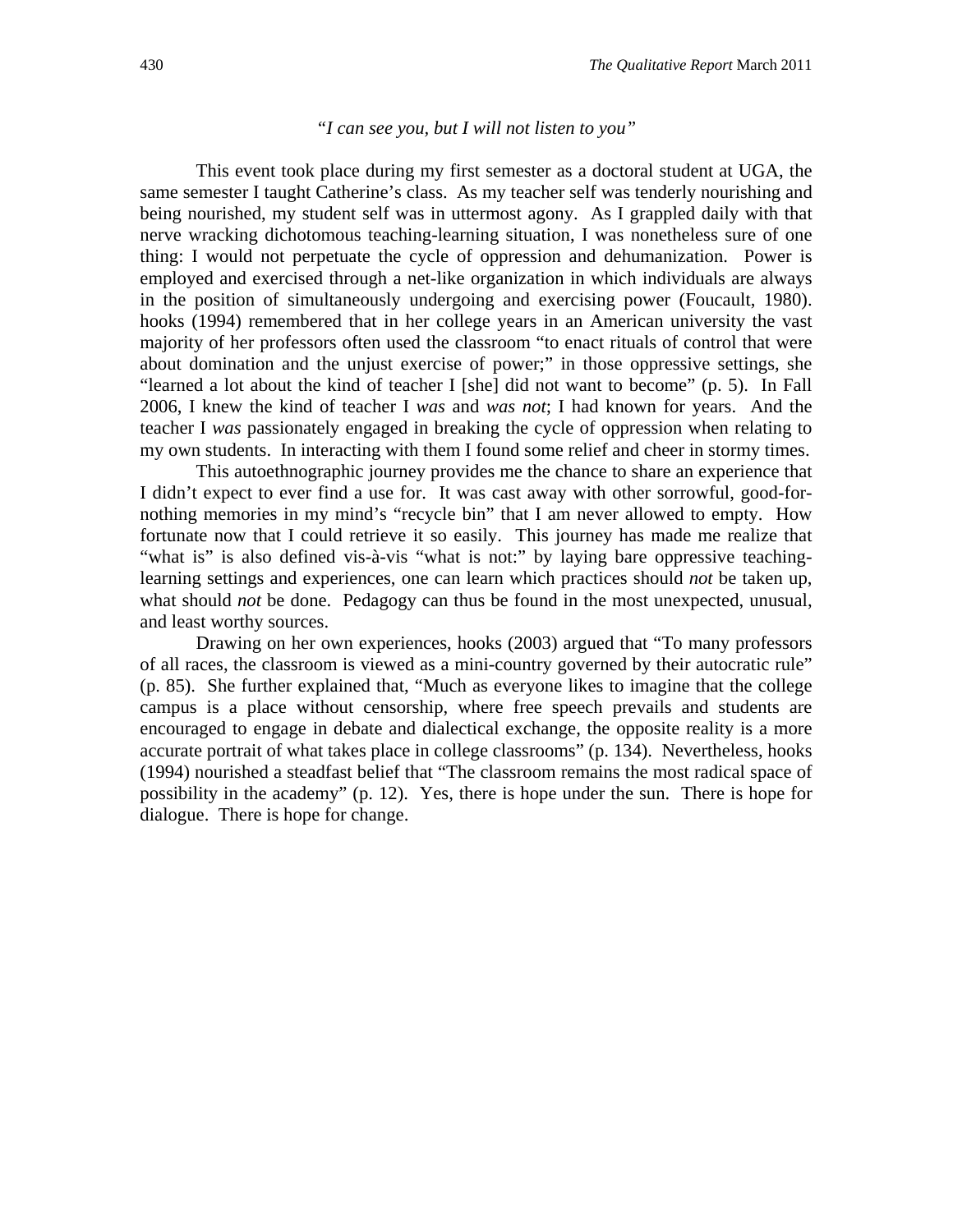#### Athens, 2008

I am entranced by the professor standing before us – her soft-spoken but articulate discourse, her self-actualized and yet charmingly shyish attitude, her humble, welcoming eyes. I am irresistibly drawn to her in a peculiar déjà-vuish way: this teacher could very well be *me* addressing a group of students on our first day of class. How amazing to sense such a thing, such an unprecedented, unexpected and even bizarre experience. I savor it, though – to the brim.

Like virtually any other teacher in the U.S., Dr. Melissa Freeman has gone over the syllabus for this course (an introductory doctoral course on qualitative research methods) and explained the grading criteria and assignments. Unlike many teachers, she has shown genuine interest in hearing the students' self-introductions – that's what her pensive look and smile, combined with a relaxed posture, tell me. I just *know* she's listening to us, some 20 students from several different countries besides the U.S., some four or five ethnicities represented. We're all facing each other, seated at desks arranged in a big rectangle.

"I am aware that writing papers in a second or foreign language can be a demanding task. I grew up in Switzerland, so I myself am bilingual in English and French. I can hardly write in French though," says Dr. Freeman.

What I hear is that she is knowledgeable, competent and hard-working, but vulnerable and unfinished. Like me.

# *"I can see you, and I can learn with and from you"*

"Dialogue between teachers and students does not place them on the same footing professionally; but it does mark the democratic position between them," said Freire (1998b, p. 116). This implies a sincere climate of respect on the part of teacher and students, "one that is born of just, serious, humble, and generous relationships, in which both the authority of the teacher and the freedom of the students are ethically grounded" (Freire, 1998a, p. 86). That was the pattern in Dr. Melissa Freeman's class. We learned with and from her, and she learned with and from us. It was not uncommon for her to revisit her understanding of certain research methods and theories based on our questions and contributions. No one had to pretend he or she had understood something if he or she hadn't (phenomenology proved an especially challenging method of inquiry for me).

In addition, Dr. Freeman gave us thorough feedback on all our written assignments. She wished to help us excel in our academic work and develop scholarly minds. I often wondered if she had a life beyond the loads of our academic papers she was constantly grading. Commitment to teaching well *is* a commitment to service. I am sure I have not spent half the time in grading my students' papers that Dr. Freeman has spent in grading hers, but I wish to think I have learned to serve my students as well as she serves hers.

# **Toward Resolving the Teacher-Student Contradiction,** *or* **Becoming a Freirean Scholar**

My autoethnographic photo album captures and reconstructs memories and moments that will certainly last a lifetime. It has been an intense, profound journey in which many feelings, emotions, and epiphanies have surfaced. Whether my snapshots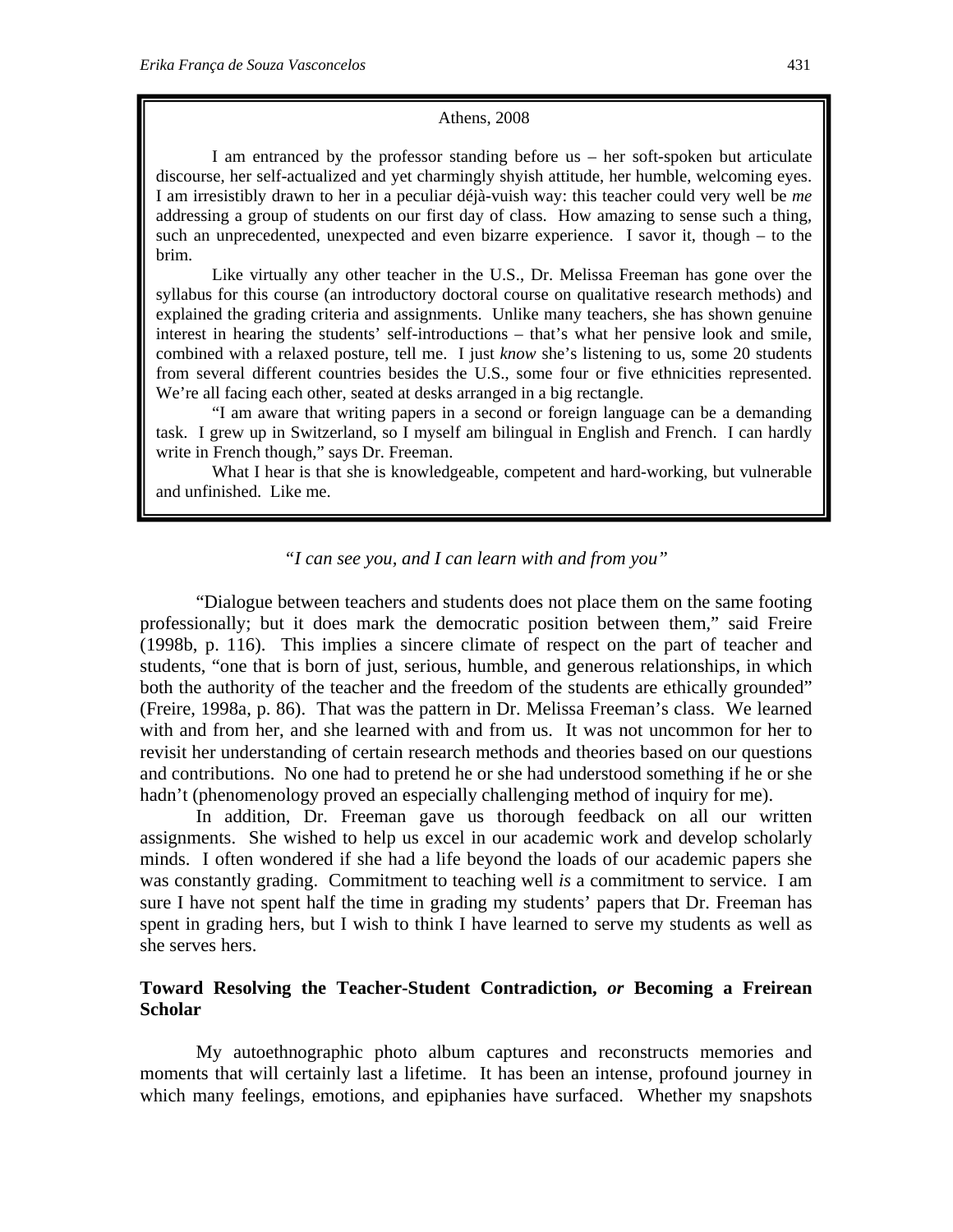have cast light on what some readers have experienced; whether they have had "me too" moments (Pelias, 2004, p. 11) concerning memory-based teacher-learner identities, practices, and aspirations, of course I cannot tell. But my hope is that readers, particularly preservice and novice teachers, have been somehow inspired to contemplate or search for possible and desirable educational worlds, albeit perhaps unusual and unfamiliar ones, and to engage in self-inquiry and exploratory discussions about such possibilities in their own teaching-learning life and practice. Again, like Sparkes (1996), I have attempted "to take you as the reader into the intimacies of my world. I hope to do [have done] so in such a way that you"—teachers and students—"are stimulated to reflect upon your own life in relation to mine" (p. 467).

In my own journey I have come to realize that my most treasured teachinglearning memories do not pertain to my own superior test-taking skills and excellent grades as a learner, or the highest achievers among my students, let alone the specific subject matter I have either learned or taught. My sweetest memories come from the moments and times when my presence was acknowledged and my voice was heard by my teachers. As a college student entering adulthood (and even before that), it meant the world to me to be seen as an individual with ideas and beliefs worthy of consideration—a Subject rather than object of history (Freire, 1993). On the same note, I cherish the teaching moments when my young adult students have responded favorably to my invitation for dialogue so that I could get to know who they were and hear what they had to say. Whereas the trigger may have been a problem or a complaint, the outcome has inevitably been favorable; the dialogical encounters have rendered good fruit. Hence my most cherished memories dwell in possibility and promise because they are relational, dialogical in essence.

When I first embarked on this autoethnographic experience, I had absolutely no clue where my memories would take me, nor was I consciously searching for connections among them. Intuitively, to write the snapshots I followed their chronological order, the only thread I initially perceived tying them together. Very much to my surprise, what emerged once I had finished crafting and carefully examining the snapshots were underlying threads weaving them into a coherent and quite revealing whole that transcended my initial intent to extend sociological understanding on teaching and learning. This autoethnography has allowed me to also link the personal to pedagogical theory centering attention to relationships between teachers and students. My snapshots have yielded a number of themes or labels that capture the essence of the relationship between teacher and students in the scenes portrayed, most of which mirror the qualities of the humanizing pedagogy (Bartolomé, 1996; Freire, 1993; Macedo & Freire, 2005, p. xv) that I have come to embrace. I rearrange these emerging labels schematically below.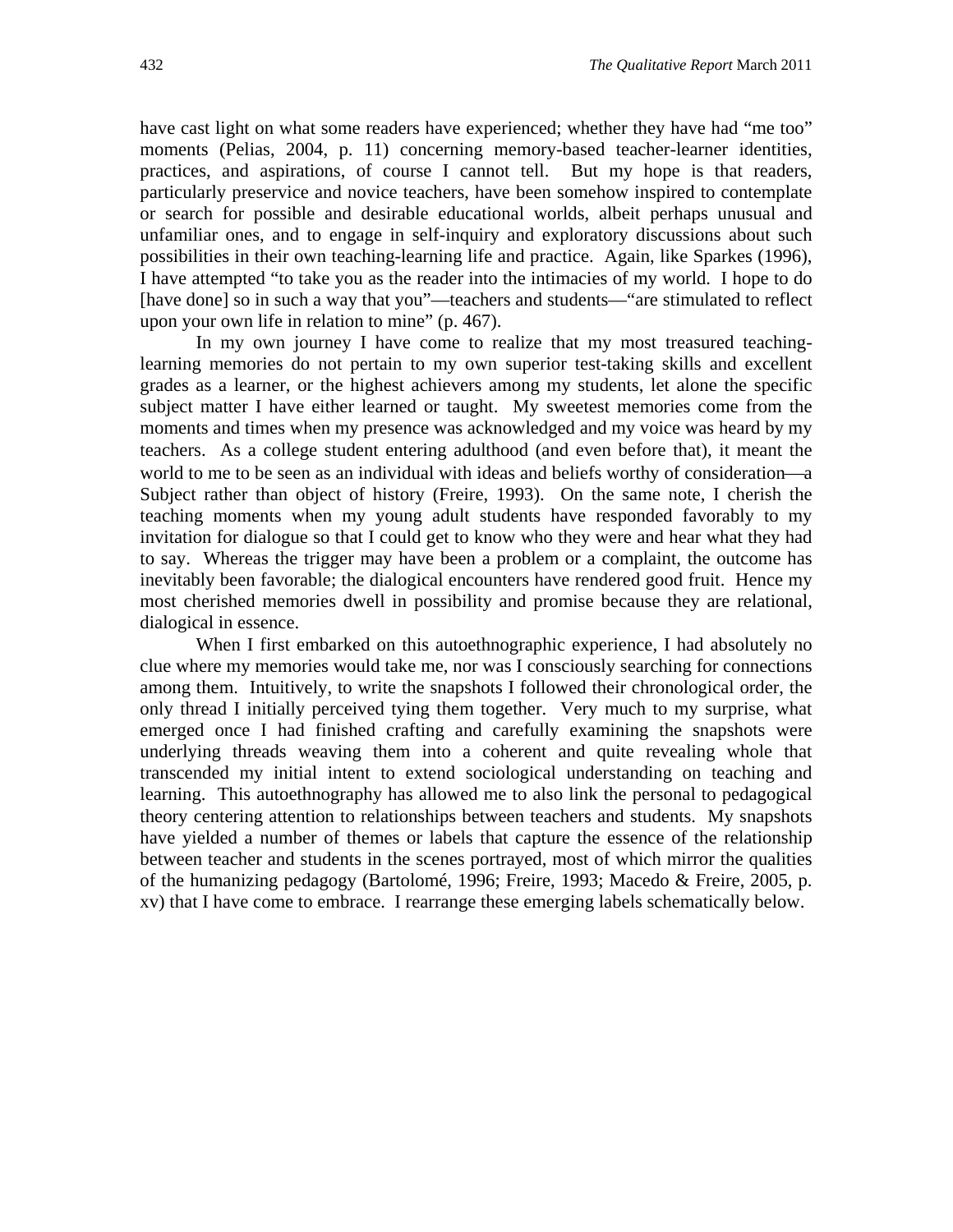

The diagram offers an experience-based translation and representation of the teacher-student relationship as conceptualized in Freire and others (Bartolomé, 1996; hooks, 1994, 2003; Nieto, 1999, 2006). From this perspective, teaching and learning are first and foremost acts borne out of humanizing relationships grounded on dialogue. Thus in this diagram the worst scenario for me is undoubtedly the autocratic, oppressive classroom where oppressed students are seen but never truly heard; where all-knowing teacher-dictators rule absolutely. Probably not as aggressive but still dehumanizing and thus far from the ideal is when banking teachers, engaged and absorbed in making deposits of knowledge, don't really see their students. The best scenario can assume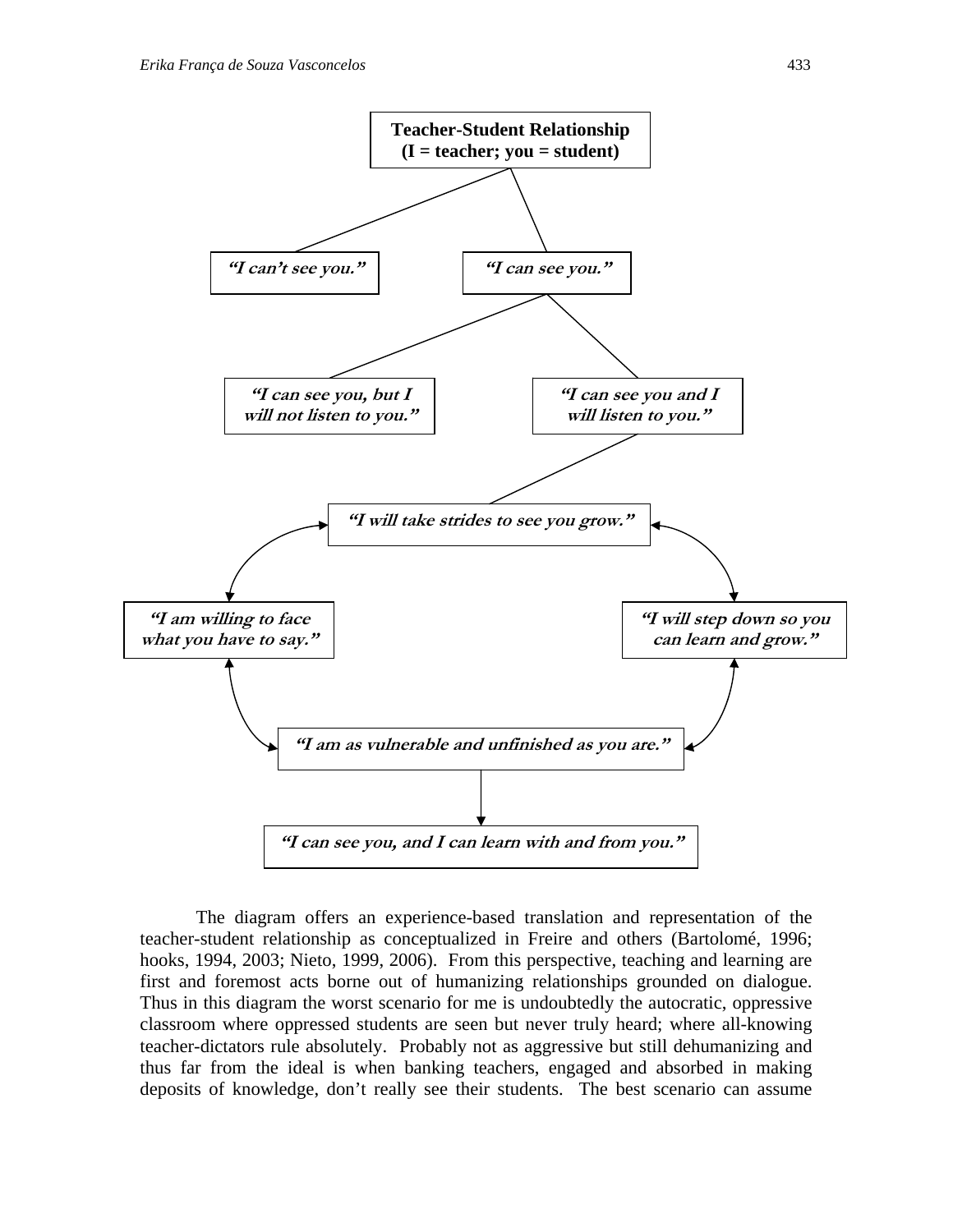various successful configurations, all of which point to students being seen and somehow heard by their teachers—when dialogue is in place. Teachers who serve and help their students; who consider the students' points of view and even their criticisms and complaints; who build upon the students' prior knowledge when delivering instruction; and who show vulnerability, understanding and care are in one way or another always listening to them. Resolving the teacher-student contradiction can thus occur in a myriad of ways, as long as true dialogue between teacher and students is a reality. This best scenario will lead to teachers and students learning and growing together. It is up to the teacher—traditionally positioned hierarchically above the students—to take the first step in stepping down to meet with them, so that students are encouraged to take their own additional steps and bring their contribution to the table. Through dialogue, teacher and students jointly construct knowledge while nurturing care, trust, humility, and respect.

Despite the deepened (but constantly evolving) understanding I have today of humanizing pedagogy theory, in my personal story, practice preceded theory; all but one of the memories portrayed in my snapshots took place years before I first read Freire or came into contact with his ideas. Nonetheless, as I was recalling and chronicling those experiences, and in doing so reliving them, I came face to face with qualities of Freire's humanizing pedagogy in the words and actions of my most memorable teachers, which in turn I have strived to emulate in my own teaching practice over the years. I have sought to be a Freirean educator for so long, and just wasn't aware of it! In crafting and reliving my memories in light of a number of readings and reflections, I created and recreated my sense of identity (Murdock, 2003, p. 11) as a teacher and a learner—a sense of identity that has included reaching a renewed understanding of the inherently relational aspects of teaching and learning.

Here I should say that, in and of itself, the idea that relationships are paramount in classroom teaching and learning is not a new one. According to Nieto (2006), "by now it is a taken-for-granted truth that relationships are at the heart of teaching" (p. 466). A number of qualitative studies conducted in elementary through post-secondary education contexts have corroborated Nieto's assertion. In 2004, Nieto herself undertook a qualitative study with 21 teachers who worked in US public elementary, middle and high schools. The study participants, all of whom shared a passion for teaching, were asked to write essays about why they teach. Nieto found that among the qualities and values embedded in good teaching are solidarity with, and empathy for, students; that is, good teachers foster close relationships with their students and have respect, admiration, and high expectations for them (Nieto, 2005, 2006, p. 466).

In the elementary school context, Robinson's (1994) in-depth ethnographic study conducted in four first-grade classrooms found that as the teachers in the study engaged in open-ended interaction with their students, teachers and students learned from and with one another, and all were empowered. Similarly, in a secondary school setting, Moje's (1996) two-year ethnographic study of the literacy activities and practices of a high school chemistry class found that the relationships between teacher and students motivated the students to engage in literacy activities. They sensed and appreciated the teacher's caring for them and responded positively to the pedagogical and literacy strategies she employed. Another study, a critical ethnography by Valenzuela (1999), showed that Mexican-origin students' perceptions of their relations with teachers had a profound influence on their motivation and level of engagement in the schooling process.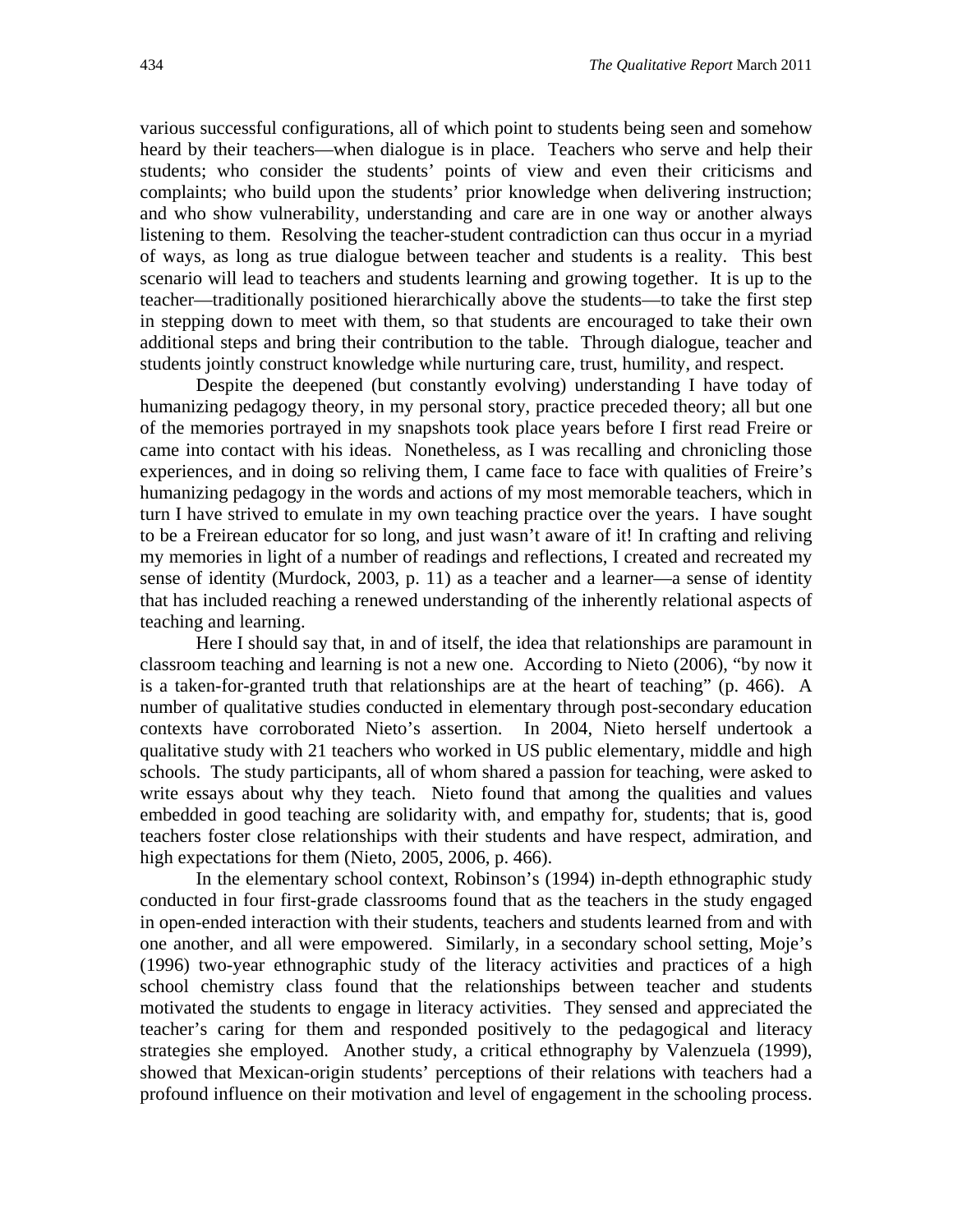The study, which took place in a high school situated in a Texas inner-city community, argued that in order for learning to be effective, the teacher-student relationship must be founded on authentic caring, trust and mutual respect. A more recent study was set in the post-secondary context. McClure and Vasconcelos (in press) investigated an undergraduate teacher education class in the southeastern United States by combining a collaborative research partnership with ethnographic methods. Their study found that the critical and humanizing pedagogical approach practiced by the course instructor challenged the traditional teacher-student hierarchical structure, contributing to the development of caring relationships among teacher and students and the joint construction of knowledge.

While my autoethnographic study intersects with the studies above in the overall finding that relationships are at the heart of teaching and learning, I feel that my work more closely aligns with Barone's (2001) postmodern arts-based study that investigated "the enduring outcomes of teaching." Barone interviewed a caring high school art teacher and a few of this teacher's former students in order to collect the stories of their memories and perspectives on the impact teacher and students had on one another. Weaving narrative inquiry and aesthetic experience, Barone's text defies simplistic conclusions, pointing instead to the enormous complexity of the teacher and student relationship. His work offers "a delicate and subtle picture of the ways teachers and learners are reflexively engaged in the process of building self" (Davidson, 2002, p. 119), through intersubjective encounters and dialogue. In Barone's study—as in my own—this dialogue continued over a long period of time, and was often internal—a dialogue held in one's head with his or her ideas and memories of a former teacher (or student). However, while Barone offered a dual account of the teacher's journey and the students' journeys, narrating their distinct perspectives, in my self-study I merged both journeys as I recollected, crafted, and analyzed my memories of experiences I've had with my former teachers and students over the years. This brings me to a specific feature embedded in the autoethnographic nature of my study, and leads me to a further connection between my study and emerging work in the field of autoethnography.

Whereas the potential of autoethnography to "create a space for conversation, reflection, and critique" in education has been pointed out (Burdell & Swadener, 1999, p. 25), autoethnographic studies on teaching and learning and teacher identity formation are still difficult to find. Hickey and Austin's (2007) study is a recent example in this area. Arguing that autoethnography holds significant potential as a point of interrogation for critical, reflexive practice in education, Hickey and Austin carried out a qualitative research project with hundreds of undergraduate teacher education students and a small number of graduate students enrolled in an Australian university. The essential purpose of the project was to explore the impact of self-focused, professional identity research on people intending to teach. The participants were encouraged to utilize autoethnographic methods through memory work to interrogate the social construction of their identities via three principal axes of identity: race, class and gender. The "deliberate act of remembering" (Morrison, 1984) specific life experiences grounded in the axes of identity formed the principal database from which the participants interrogated their identities. The study findings suggested that the autoethnographic approach facilitated the participants' reflexive consciousness raising and their realization of the social arbitration of identity formation. Hickey and Austin informed that follow-up work on the final stage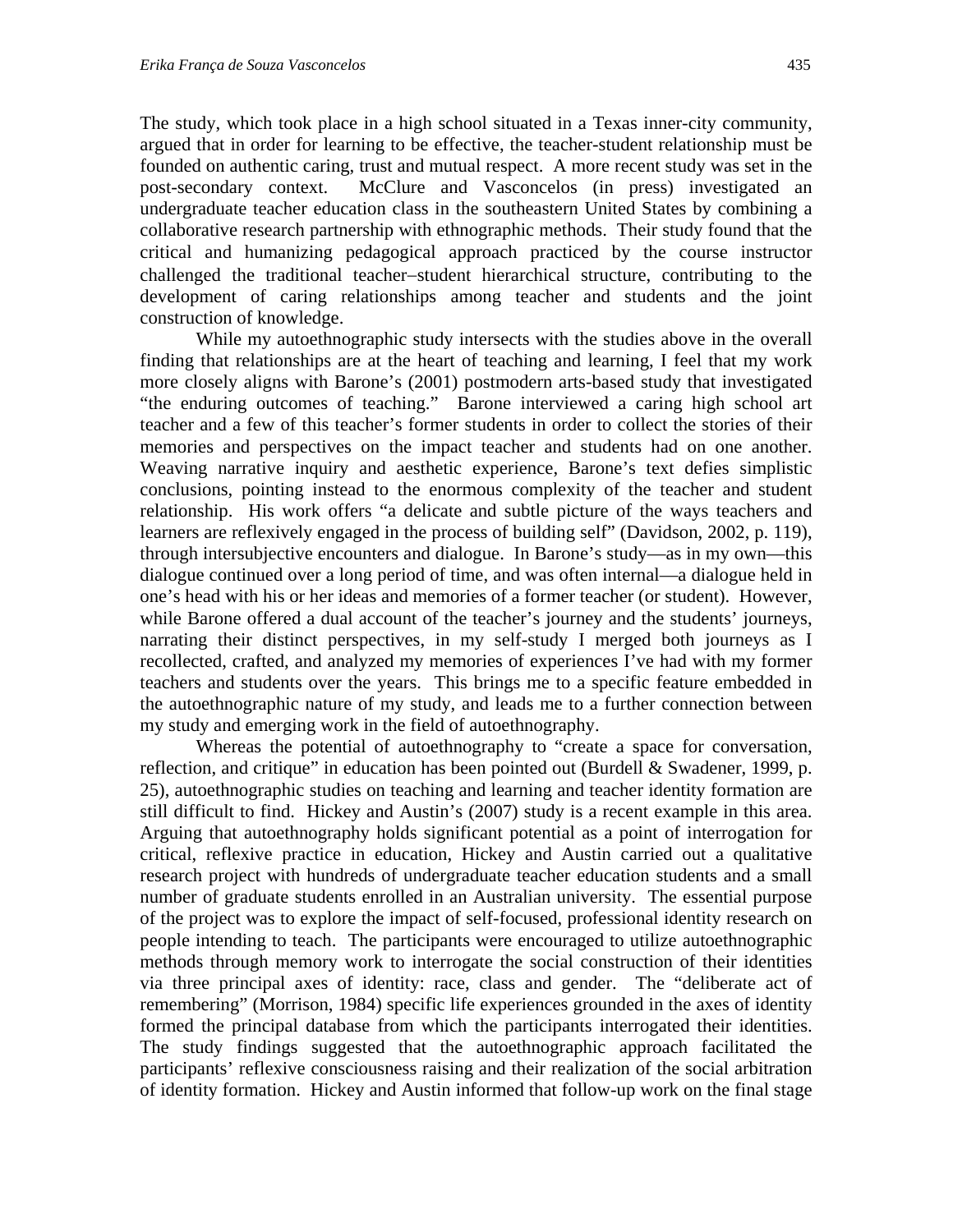of the study is underway; their new study will aim to examine the exploration of participants' responses to classroom teaching practice. The authors concluded that

What autoethnography opens is an opportunity for dialogue between the subject and the social practices that they've engaged throughout their existence. This translates into an interrogation of the lived experiences via memory work and a sense-making of these understandings of Self … Autoethnography, as a way of mobilizing the theoretical intent of critical pedagogy, holds real significance as a method interested in interrogating constructions of Self and enabling emancipatory pedagogical practices. (p. 27)

As I consider Hickey and Austin's (2007) study in relation to mine, a curious thought comes to mind: Had I been one of the graduate students participating in their project, this autoethnographic study of my teacher-student self might very well have been conceived in their midst, sparked by their invitation for students to interrogate constructions of their identities through memory-based lived experiences. As it turned out, I had no knowledge whatsoever of Hickey and Austin's work when I first embarked on my autoethnographic journey. Yet both their study and my own speak to the potential of autoethnography for preservice and experienced teachers alike who wish to investigate and interrogate their identities, develop a better understanding of teaching and learning, and consider implications and applications for their teaching practice.

### **My (Always Evolving) Teacher-Learner Self**

So what has made me into the teacher I am? What makes me the teacher I am? Having completed the current stage of this life-long investigation of the self, the answers to these questions, as in other studies of this nature (Barone, 2001, p. 125), are far from clear-cut and complete. So rather than focus on tentative, partial, ambiguous answers, I choose to highlight the inspirational lessons I have learned in this he*art*ful (Ellis, 1999) process: My greatest teachers had different personalities, came from various sociocultural backgrounds, and employed an array of teaching methods and techniques. When delivering instruction, they might show a preference for totally expository, lecture-type lessons, conversational, participatory classes, or somewhere in between. They came from countries as diverse as Brazil, England, Switzerland, and the United States. Among my Brazilian teachers, no two were born and raised in the same city, not even the same state or region. Yet all of my unforgettable educators, despite their multiple differences, "lived the difficult but possible and pleasurable experience of speaking to and with students" (Freire, 2005, p. 114); they all shared the practice of nurturing the teacher-student relationship. They entered into dialogue—a horizontal relationship founded upon love, humility, faith, and trust (Freire, 1993)—with me. In doing so, they were able to overcome the false separation between serious teaching and the expression of feeling and care, and did not refuse to dispense their "wholehearted and loving attention" (Freire, 1998a, p. 128) to me and other students. Those educators are more numerous than my snapshots could hold, yet fewer than the teachers who couldn't see me. Nonetheless, in many respects they have fortunately outnumbered my banking teachers. In their own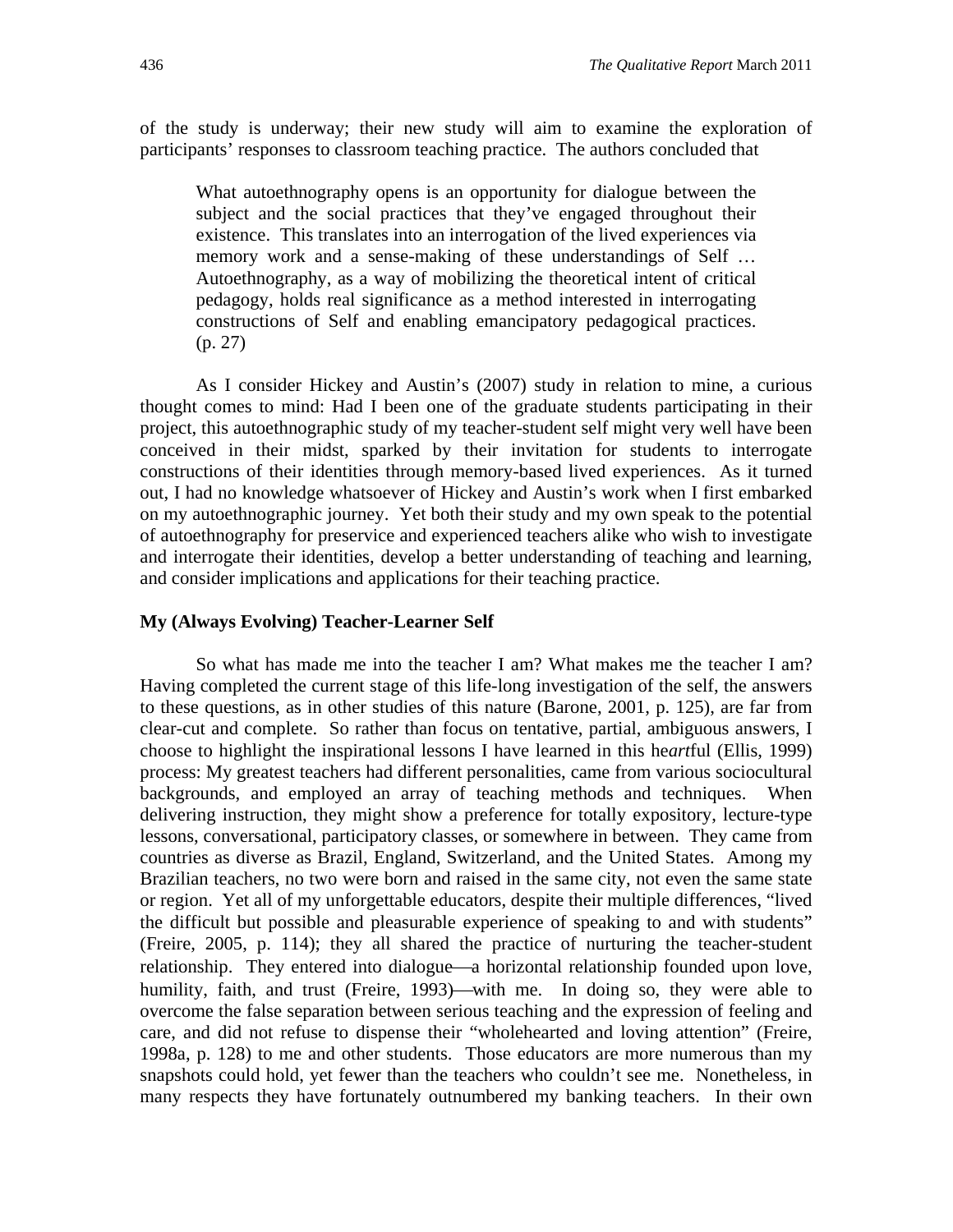way and style, my memorable teachers showed me that "I am not, I do not be, unless you are, unless you be. Above all, I am not if I forbid you to be" (Freire, 1998b, p. 99).

Day by day, those teachers inspire me to be the best teacher-learner I can possibly be. I give because I have received. It is my way of passing on the precious lessons I have learned from such fabulous educators. Their excellent teaching has engaged me in the structures of deep learning, the kind of learning that fosters personal agency: "autonomous individuals who have the capacity to imaginatively shape their own lives by having the courage to write their own stories" (Siegesmund & Cahnmann-Taylor, 2008, p. 244). Today I write my story to honor my teachers of the past and the present, and to inspire my students of the present and the future to write their own stories too.

### **References**

- Aronowitz, S. (1998). Introduction. In P. Freire, *Pedagogy of freedom: Ethics, democracy, and civic courage* (pp. 1-19)*.* Lanham, MD: Rowman & Littlefield.
- Austin, J., & Hickey, A. (2007). Autoethnography and teacher development. *The International Journal of Interdisciplinary Social Sciences, 2.* Retrieved from http://eprints.usq.edu.au/3287/
- Barone, T. (2001). *Touching eternity: The enduring outcomes of teaching*. New York, NY: Teachers College Press.
- Barone, T. (2008). How arts-based research can change minds. In M. Cahnmann-Tayor & R. Siegesmund (Eds.), *Arts-based research in education: Foundations for practice* (pp. 28-49)*.* New York, NY: Routledge.
- Bartolomé, L. (1996). Beyond the methods fetish: Towards a humanizing pedagogy. In P. Leistyna, A. Woodrum, & S. A. Sherblom (Eds.), *Breaking free: The transformative power of critical pedagogy* (pp. 229-252). Cambridge, MA: Harvard Educational Review.
- Behar, R. (2008). Between poetry and anthropology: Searching for languages of home. In M. Cahnmann-Tayor & R. Siegesmund (Eds.), *Arts-based research in education: Foundations for practice* (pp. 55-71)*.* New York, NY: Routledge.
- Burdell, P., & Swadener, B. B. (1999). Critical personal narrative and autoethnography in education: Reflections on a genre. *Educational Researcher, 28*(6), 21-26.
- Cahnmann-Taylor, M. (2008). Arts-based research: Histories and new directions. In M. Cahnmann-Tayor & R. Siegesmund (Eds.), *Arts-based research in education: Foundations for practice* (pp. 3-15)*.* New York, NY: Routledge.
- Chase, S. E. (2008). Narrative inquiry: Multiple lenses, approaches, voices. In N. K. Denzin & Y. Lincoln (Eds.), *Collecting and interpreting qualitative materials* (3rd ed., pp. 57-94). Thousand Oaks, CA: Sage.
- Davidson, J. (2002). Becoming and returning: Understanding the impact of special teachers on our lives. *Journal of Aesthetic Education, 36*(3), 117-123.
- Denzin, N. (2003). The call to performance. *Symbolic Interaction, 26*, 187-207.
- Denzin, N. (2006). Analytic autoethnography, or déjà vu all over again. *Journal of Contemporary Ethnography, 35*, 419-428.
- Eisner, E. W. (1997). The promise and perils of alternative forms of data representation. *Educational Researcher*, *26*(6), 4-10.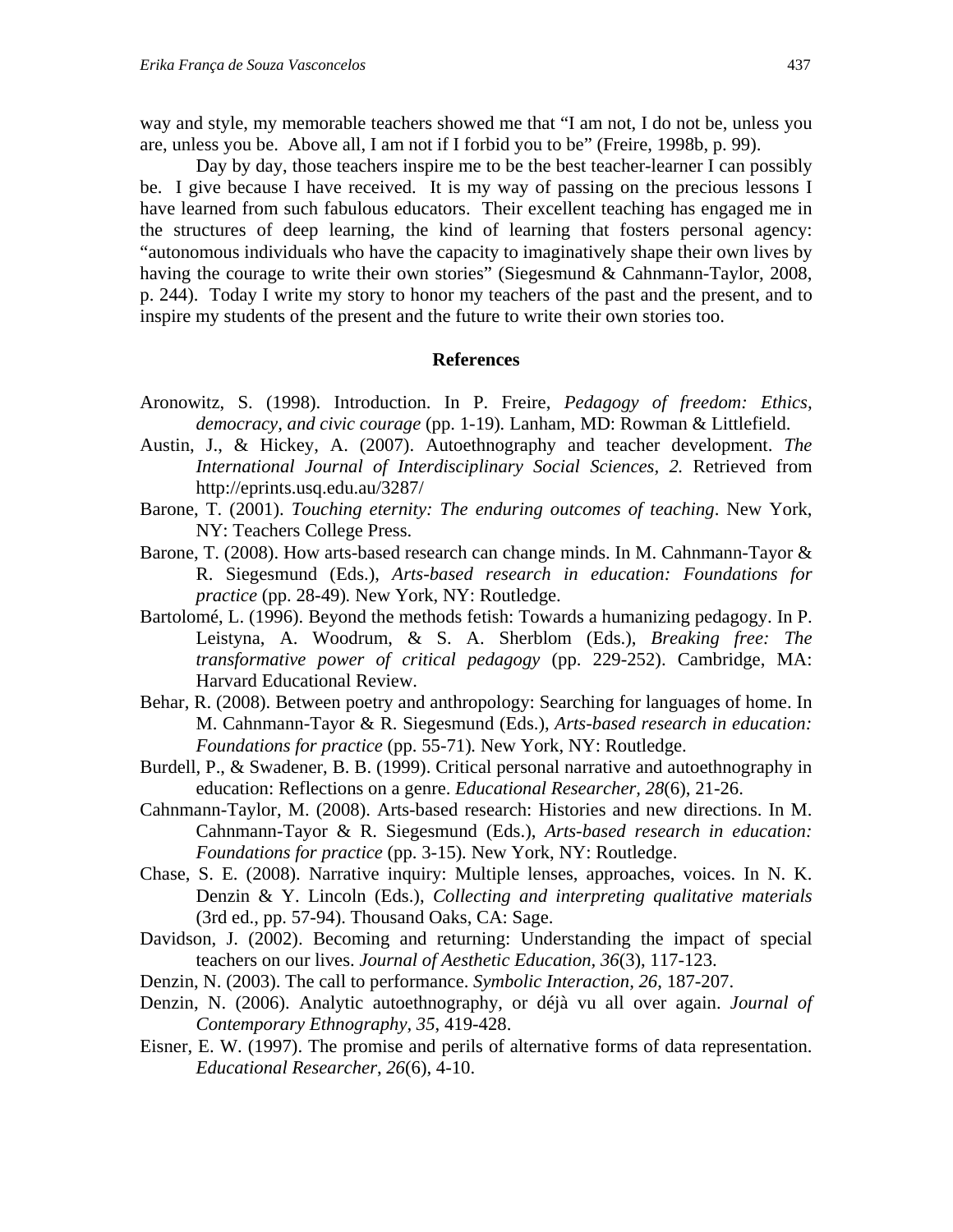- Eisner, E. W. (2008). Persistent tensions in arts-based research. In M. Cahnmann-Tayor & R. Siegesmund (Eds.), *Arts-based research in education: Foundations for practice* (pp. 16-27)*.* New York, NY: Routledge.
- Ellis, C. (1999). He*art*ful autoethnography. *Qualitative Health Research*, *9*(5), 669-683.
- Ellis, C. (2004). *The ethnographic I: A methodological novel about teaching and doing autoethnography.* Walnut Creek, CA: AltaMira.
- Ellis, C. (2009). Fighting back or moving on: An autoethnographic response to critics. *International Review of Qualitative Research, 2*(3), 371-378.
- Ellis, C., & Bochner, A. (2000). Autoethnography, personal narrative, reflexivity: Researcher as subject. In N. Denzin & Y. Lincoln (Eds.), *The handbook of qualitative research* (2nd ed., pp. 733-768). Newbury Park, CA: Sage.
- Foucault, M. (1980). *Power/knowledge: Selected interviews and other writings 1972- 1977.* Brighton, UK: Harvester.
- Freire, P. (1993). *Pedagogy of the Oppressed* (New rev. ed.). New York, NY: Continuum.
- Freire, P. (1998a). *Pedagogy of freedom: Ethics, democracy, and civic courage.* Lanham, MD: Rowman & Littlefield.
- Freire, P. (1998b). *Pedagogy of hope: Reliving Pedagogy of the Oppressed.* New York, NY: Continuum.
- Freire, P. (2005). *Teachers as cultural workers: Letters to those who dare teach*. Boulder, CO: Westview.
- Freire, P., & Macedo, D. (1996). A dialogue: Culture, language, and race. In P. Leistyna, A. Woodrum, & S. A. Sherblom (Eds.), *Breaking free: The transformative power of critical pedagogy* (pp. 199-228). Cambridge, MA: Harvard Educational Review.
- Geertz, C. (1983). *Local knowledge: Further essays in interpretive anthropology.* New York, NY: Basic Books.
- Hickey, A., & Austin, J. (2007). Pedagogies of self: Conscientising the personal to the social. *International Journal of Pedagogies and Learning, 3*(1), 21-29.
- hooks, b. (1994). *Teaching to transgress: Education as the practice of freedom*. New York, NY: Routledge.
- hooks, b. (2003). *Teaching community: A pedagogy of hope*. New York, NY: Routledge.
- Humphreys, M. (2005). Getting personal: Reflexivity and autoethnographic vignettes. *Qualitative Inquiry, 11*(6), 840-860.
- Jones, S. H. (2008). Autoethnography: Making the personal political. In N. K. Denzin & Y. S. Lincoln (Eds.), *Collecting and interpreting qualitative materials* (3rd ed., pp. 205-245). Thousand Oaks, CA: Sage.
- Kohl, H. (1997, May). Paulo Freire: Liberation pedagogy. *The Nation,* p. 7.
- Leavy, P. (2009). *Method meets art: Arts-based research practice.* New York, NY: Guilford.
- Leggo, C. (2008). The ecology of personal and professional experience: A poet's view. In M. Cahnmann-Tayor & R. Siegesmund (Eds.), *Arts-based research in education: Foundations for practice* (pp. 89-97)*.* New York, NY: Routledge.
- Macedo, D., & Freire, A. M. (2005). Foreword. In P. Freire, *Teachers as cultural workers: Letters to those who dare teach* (pp. vii-xxvi). Boulder, CO: Westview.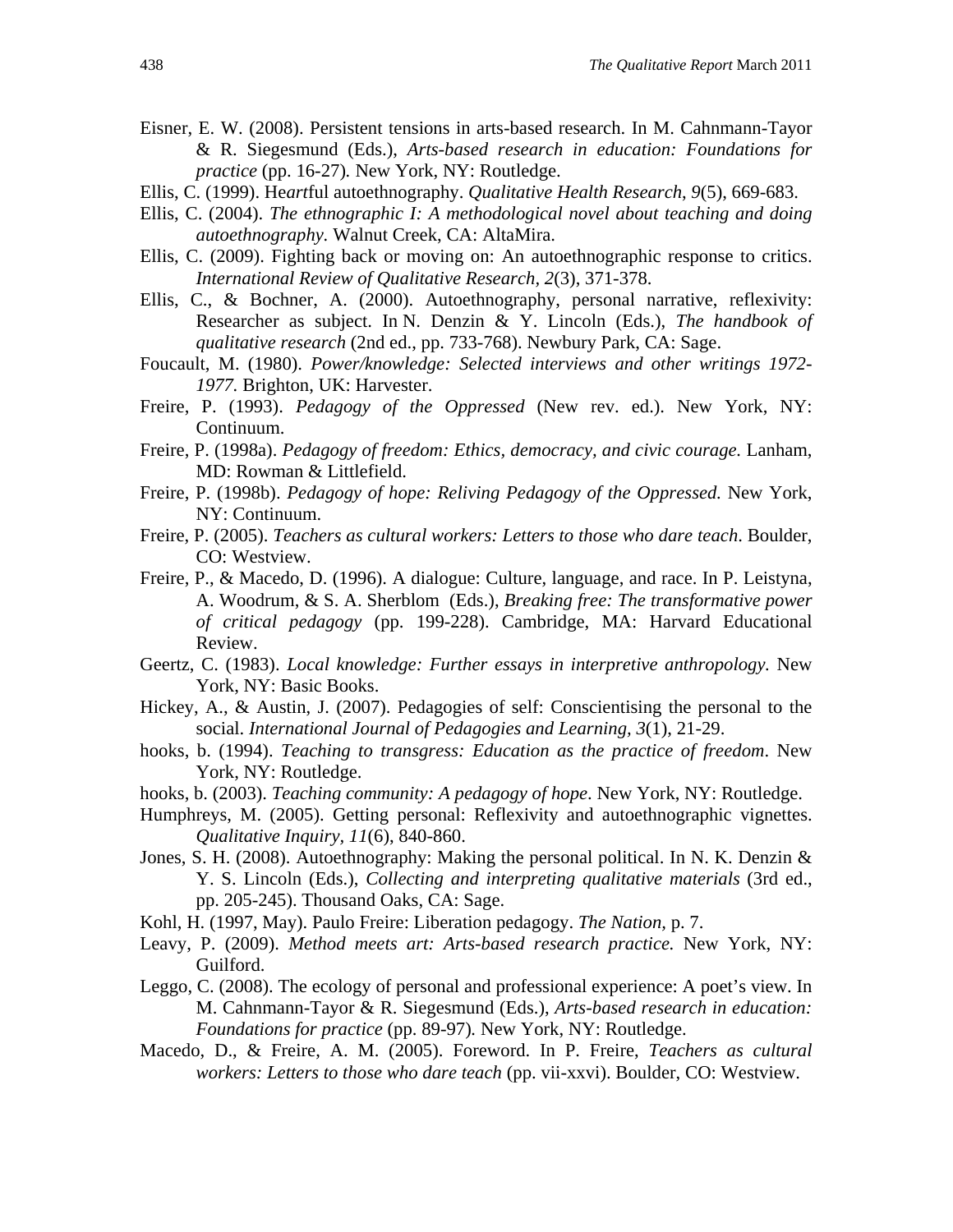- McClure, G., & Vasconcelos, E. F. (in press). From "I am" to "we could be": Creating dialogic learning communities in ESOL teacher education. *Pedagogies: An International Journal.*
- Moje, E. B. (1996). "I teach students, not subjects": Teacher-student relationships as contexts for secondary literacy. *Reading Research Quarterly, 31*(2), 172-195.
- Morrison, T. (1984). Memory, creation, and writing. *Thought, 59*, 385-390.
- Munir, K. A., & Phillips, N. (2005). The birth of the "Kodak moment": Institutional entrepreneurship and the adoption of new technologies. *Organization Studies, 26*, 1665-1687.
- Murdock, M. (2003). *Unreliable truth: On memoir and memory*. New York, NY: Seal Press.
- Nieto, S. (1999). *The light in their eyes: Creating multicultural learning communities*. New York, NY: Teachers College Press.
- Nieto, S. (Ed.). (2005). *Why we teach.* New York, NY: Teachers College Press.
- Nieto, S. (2006). Solidarity, courage and heart: What teacher educators can learn from a new generation of teachers. *Intercultural Education, 17*(5), 457-473.
- Pelias, R. J. (2004). *A methodology of the heart: Evoking academic and daily life.* Walnut Creek, CA: Altamira Press.
- Robinson, H. A. (1994). *The ethnography of empowerment: The transformative power of classroom interaction.* Washington, DC: The Falmer Press.
- Siegesmund, R., & Cahnmann-Tahlor, M. (2008). The tensions of arts-based research in education reconsidered: The promise for practice. In M. Cahnmann-Tayor & R. Siegesmund (Eds.), *Arts-based research in education: Foundations for practice* (pp. 231-246)*.* New York, NY: Routledge.
- Sparkes, A. C. (1996). The fatal flaw: A narrative of the fragile body-self. *Qualitative Inquiry*, *2*(4), 463-494.
- Sparkes, A. C. (2000). Autoethnography and narratives of self: Reflections on criteria in action. *Sociology of Sport Journal*, *17*, 21-43.
- Valenzuela, A. (1999). *Subtractive schooling: US–Mexican youth and the politics of caring.* Albany, NY: State University of New York Press.
- Wall, S. (2006). An autoethnography on learning about ethnography. *International Journal of Qualitative Methods*, *5*(2), 1-12, Article 9. Retrieved from http://www.ualberta.ca/~ijqm/backissues/5\_2/pdf/wall.pdf.

### **Author Note**

Erika França de Souza Vasconcelos is a Ph.D. candidate in the Department of Language and Literacy Education at the University of Georgia. Her research interests include Freirean humanizing and dialogic pedagogy, second language education, teacher education, critical discourse analysis, arts-based educational research, and Brazilian literature. Correspondences regarding this article should be addressed to: Erika Vasconcelos, 125 Aderhold, The University of Georgia, Athens, GA 30602; Phone: 706- 201-2326; E-mail: evasconcelos2@gmail.com

This article would not have come to be without the presence of two very special teachers who entered my life three years ago. Dr. JoBeth Allen introduced me to Paulo